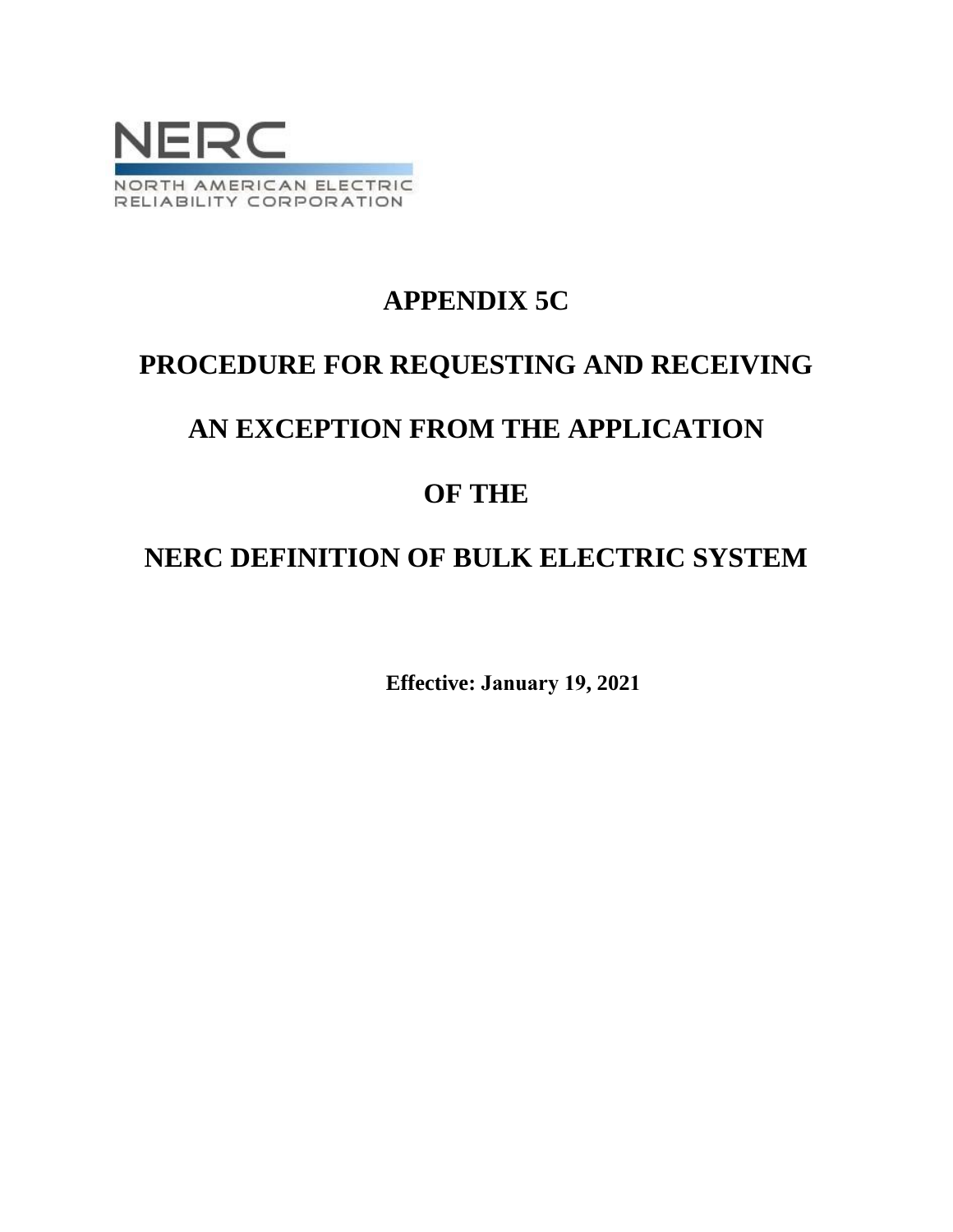# **Table of Contents**

| 1.0  |                                                                                              |  |
|------|----------------------------------------------------------------------------------------------|--|
| 1.1. |                                                                                              |  |
| 1.2. |                                                                                              |  |
| 1.3  |                                                                                              |  |
| 2.0. |                                                                                              |  |
| 3.0. |                                                                                              |  |
| 3.1. |                                                                                              |  |
| 3.2. |                                                                                              |  |
| 4.0. | FORM, CONTENTS, AND SUBMISSION OF AN EXCEPTION REQUEST5                                      |  |
| 4.1. |                                                                                              |  |
| 4.2. |                                                                                              |  |
| 4.3. |                                                                                              |  |
| 4.5. |                                                                                              |  |
| 4.6  | Access to Confidential Information, Classified National Security Information, NRC Safeguards |  |
|      |                                                                                              |  |
| 5.0  |                                                                                              |  |
|      | REVIEW, ACCEPTANCE OR REJECTION, AND RECOMMENDATION REGARDING                                |  |
| 5.1. |                                                                                              |  |
| 5.2  |                                                                                              |  |
| 5.3  |                                                                                              |  |
| 6.0  | SUPPLEMENTATION OF AN EXCEPTION REQUEST PRIOR TO A                                           |  |
|      |                                                                                              |  |
| 7.0  |                                                                                              |  |
| 8.0  | APPROVAL OR DISAPPROVAL OF AN EXCEPTION REQUEST 15                                           |  |
| 9.0  | <b>CHALLENGES TO APPROVAL OR DISAPPROVAL OF EXCEPTION REQUESTS16</b>                         |  |
| 10.0 |                                                                                              |  |
| 10.1 |                                                                                              |  |
| 10.2 |                                                                                              |  |
| 11.0 | CERTIFICATION, NOTICE OF CHANGE IN CONDITION, AND TERMINATION OF                             |  |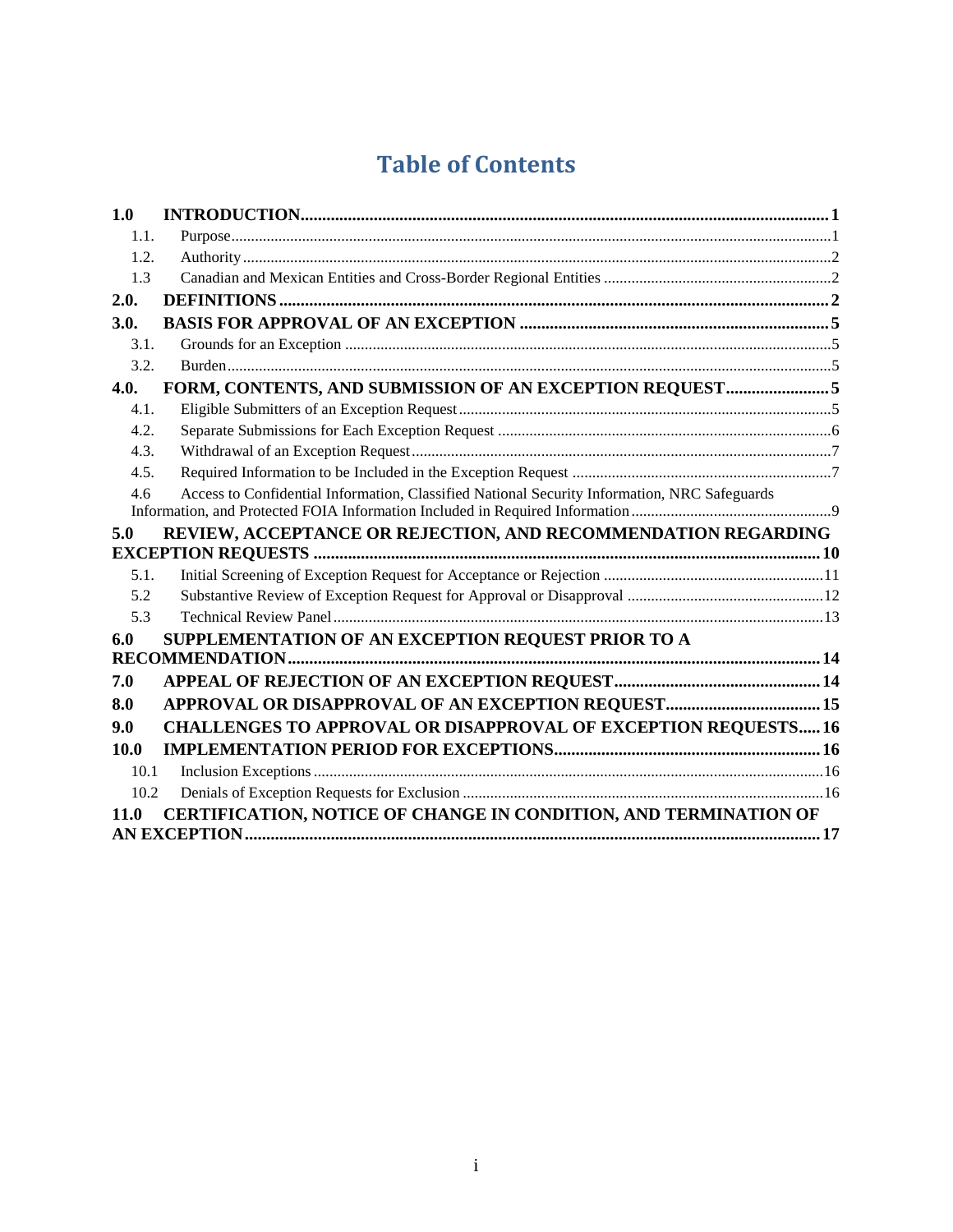## <span id="page-2-1"></span><span id="page-2-0"></span>**1.0 INTRODUCTION**

#### **1.1. Purpose**

The NERC definition of the Bulk Electric System uses specific terms and thresholds that, in most cases, should appropriately identify Elements and groups of Elements that are appropriately classified as part of the Bulk Electric System. Conversely, the BES Definition should, in most cases, exclude Elements that are not part of the Bulk Electric System. In certain cases, however, the BES Definition may classify certain Elements as part of the Bulk Electric System that are not necessary for the Reliable Operation of the interconnected bulk-power transmission system or the BES Definition may classify certain Elements as non-Bulk Electric System that are necessary for the Reliable Operation of the interconnected bulk-power transmission system.

This Appendix to the Rules of Procedure of the North American Electric Reliability Corporation provides the procedure by which an entity may request and receive an Exception which will have the effect of either including within the BES an Element or Elements that would otherwise be excluded by application of the BES Definition or excluding from the BES an Element or Elements that would otherwise be included by application of the BES Definition. This Appendix is intended to implement authorization granted by FERC to allow such Exceptions from the BES Definition.<sup>1</sup>

An entity must request and obtain an Exclusion Exception pursuant to an Exception Request under this Exception Procedure before any Element that is included in the BES by application of the BES Definition shall be excluded from the BES. Likewise, an entity must request and obtain an Inclusion Exception pursuant to an Exception Request under this Exception Procedure before any Element that is excluded from the BES by application of the BES Definition shall be included in the BES.

During the pendency of an Exception Request, the status of an Element(s) that is the subject of an Exception Request shall remain as it is determined based on application of the BES Definition. This status will continue until all appeals to all Applicable Governmental Authorities are completed. An entity that is planning a connection of a new Element for which it believes an Exception would be appropriate may request an Exception prior to commercial operation of the Element.

The Owner of the Element to which the Exception Request applies or, with respect to an Element owned by another Registered Entity, any Regional Entity, Planning Authority ("PA"), Reliability Coordinator ("RC"), Transmission Operator ("TOP"), Transmission Planner ("TP") or Balancing Authority ("BA") that has (or will have upon inclusion of the Elements in the BES) the Elements covered by an Exception Request within its Scope of Responsibility may submit an Exception Request for the Element as provided in this Exception Procedure.

<sup>1</sup> *Revision to Electric Reliability Organization Definition of Bulk Electric System*, 133 FERC ¶ 61,150 ("Order No. 743") (2010), *Order on Reh'g*, *Revision to Electric Reliability Organization Definition of Bulk Electric System,* 134 FERC ¶61,210 ("Order No. 743-A") (2011).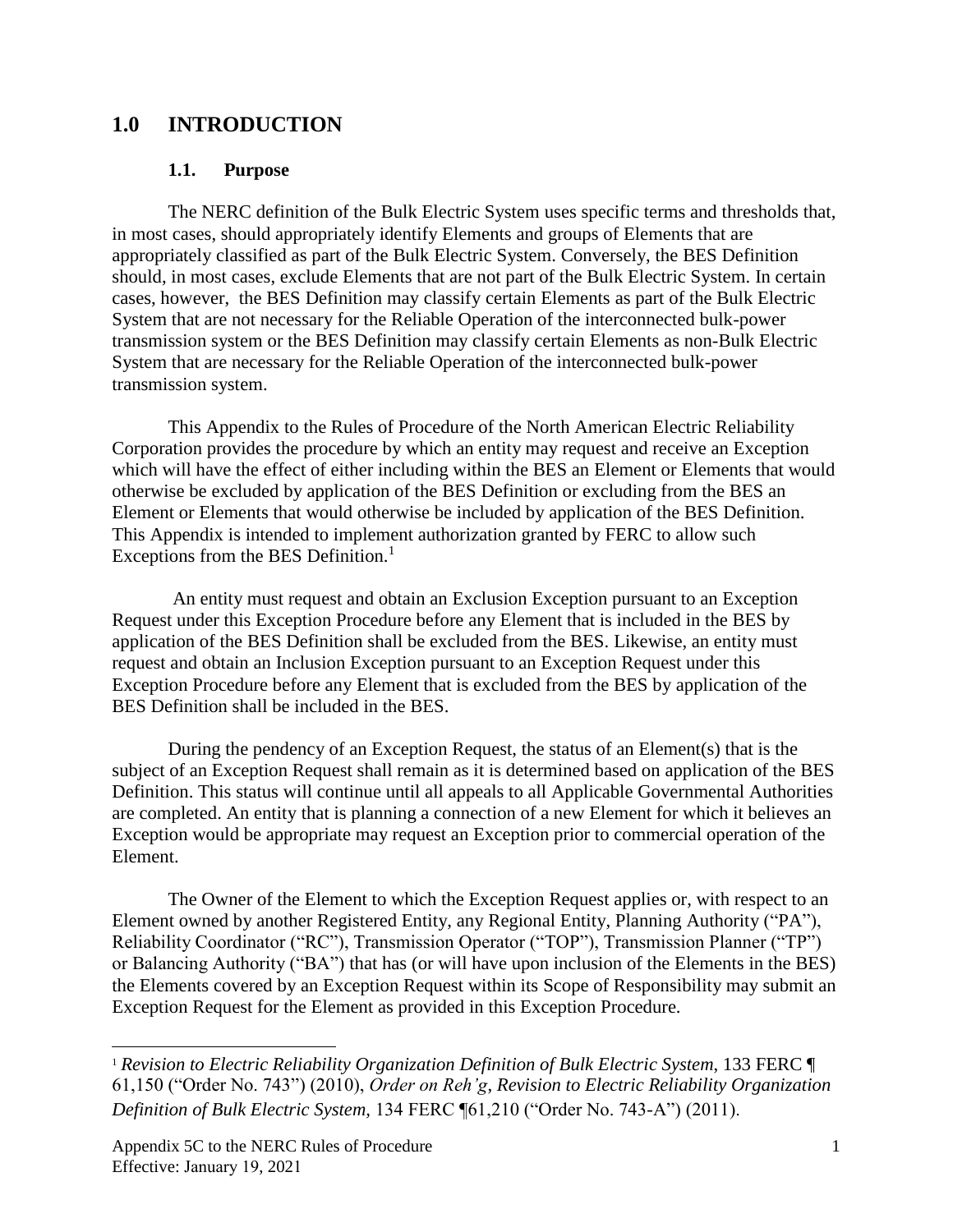## **1.2. Authority**

<span id="page-3-0"></span>This Appendix is a NERC Rule of Procedure and an Electric Reliability Organization Rule. This Appendix has been approved by (i) the NERC Board of Trustees and (ii) FERC. Any future revisions to this Appendix must be adopted in accordance with Article XI, section 2 of the NERC *Bylaws* and Section 1400 of the NERC *Rules of Procedure*, including approval by the NERC Board of Trustees and by FERC, in order to become effective. This Exception Procedure or an equivalent procedure is to be implemented in Canada and Mexico consistent with their respective laws and agreements.

## **1.3 Canadian and Mexican Entities and Cross-Border Regional Entities**

<span id="page-3-1"></span>A Registered Entity that is a Canadian Entity or a Mexican Entity seeking an Exception will be expected to work with the Regional Entity, NERC, and Applicable Governmental Authorities in Canada or Mexico, as appropriate, consistent with their respective laws and agreements, and without being obligated to authorize the disclosure of information prohibited by applicable federal, state or provincial law from disclosure to FERC or other governmental authorities in the U.S., in order to implement this Exception Procedure or an equivalent procedure. A Canadian Entity or a Mexican Entity shall not be required to subject itself to United States federal or state laws not otherwise applicable to the entity in order to utilize this Exception Procedure or an equivalent procedure.

## <span id="page-3-2"></span>**2.0. DEFINITIONS**

For purposes of this Appendix, capitalized terms shall have the definitions set forth in Appendix 2 to the Rules of Procedure. For ease of reference, the definitions of the following terms that are used in this Appendix are also set forth below.

**2.1 Acceptance of the Exception Request (or Acceptance):** The determination that an eligible Exception Request (i.e., an Exception Request permitted by section 4.1) contains all the Required Information so that it can undergo substantive review.

**2.2 Approval of the Exception Request (or Approval):** The determination by NERC that an Exception Request meets the criteria to receive the requested Exception.

**2.3 BES:** Bulk Electric System.

**2.4 BES Definition:** The NERC definition of the Bulk Electric System as set forth in the NERC *Glossary of Terms Used in Reliability Standards.*

**2.5 Canadian Entity**: A Registered Entity that is organized under Canadian federal or provincial law.

**2.6 Classified National Security Information:** Required Information that has been determined to be protected from unauthorized disclosure pursuant to Executive Order No. 12958,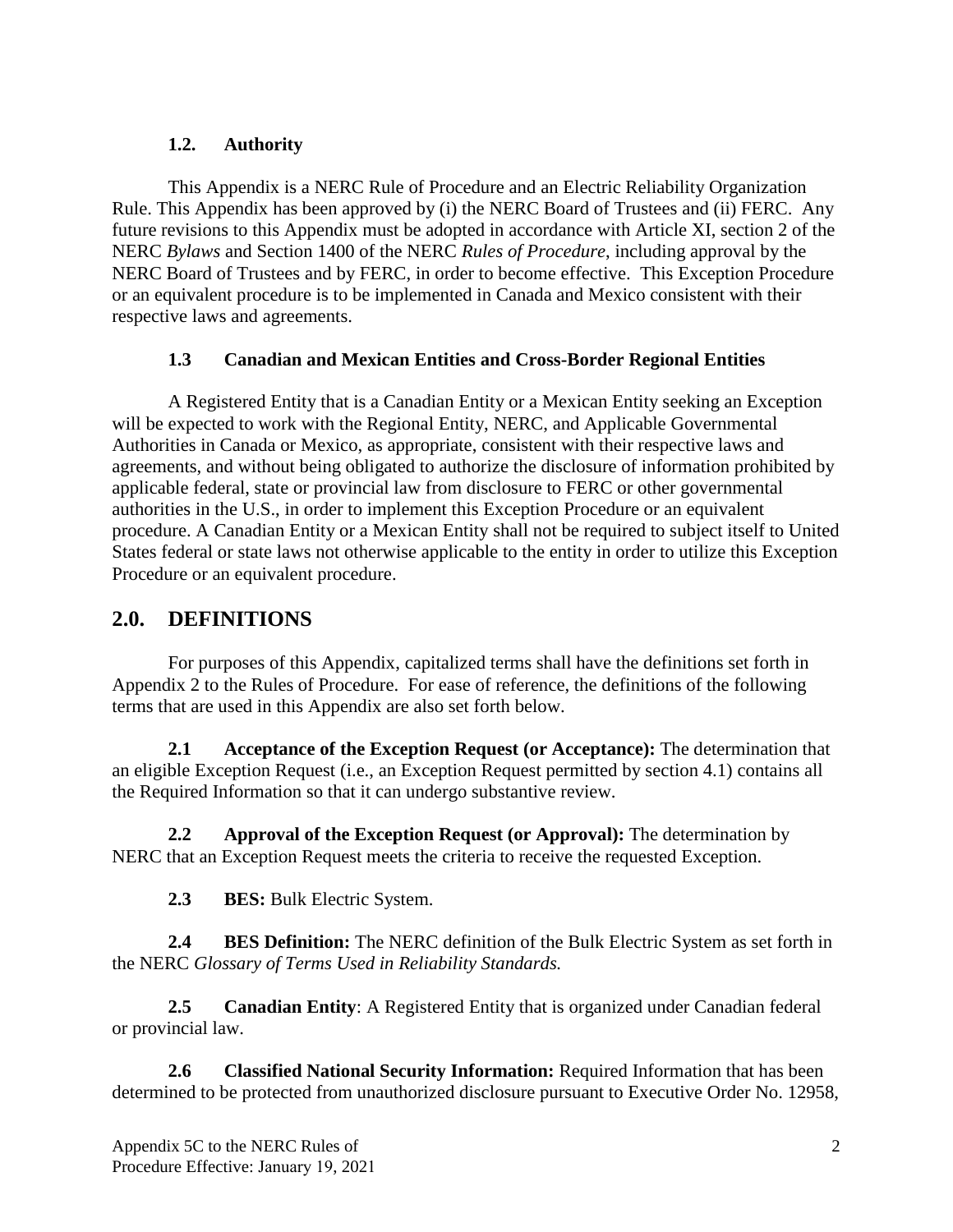as amended, and/or the regulations of the NRC at 10 C.F.R. §95.35; or pursuant to any comparable provision of Canadian or Mexican federal or provincial law.

**2.7 Disapproval of the Exception Request (or Disapproval):** The determination by NERC that an Exception Request does not meet the criteria to receive the requested Exception.

**2.8 Eligible Reviewer:** A person who has the required security clearances or other qualifications, or who otherwise meets the applicable criteria, to have access to Confidential Information, Classified National Security Information, NRC Safeguards Information or Protected FOIA Information, as applicable to the particular information to be reviewed.

**2.9 Exception**: Either an Inclusion Exception or an Exclusion Exception.

**2.10 Exception Procedure:** The procedure set forth in this Appendix.

**2.11 Exception Request:** A request made by a Submitting Entity in accordance with this Appendix for an Exception.

**2.12 Exception Request Form:** The form adopted by each Regional Entity, in accordance with a template provided by NERC, for use by Submitting Entities in submitting Exception Requests; provided, that the Exception Request Form must include Section III.B as adopted by NERC.

**2.13 Exclusion Exception:** A determination that an Element that falls within the BES Definition should be excluded from the BES.

**2.14 FERC:** The United States Federal Energy Regulatory Commission.

**2.15 FOIA:** The U.S. Freedom of Information Act, 5 U.S.C. §552.

**2.16 Inclusion Exception:** A determination that an Element that falls outside the BES Definition should be included in the BES.

**2.17 Lead Entity:** The entity that submits Exception Request information that is common to a group of Submitting Entities that are submitting Exception Requests jointly.

**2.18 Mexican Entity**: A Registered Entity that is organized under Mexican law.

**2.19 NRC:** The United States Nuclear Regulatory Commission.

**2.20 NRC Safeguards Information:** Required Information that is subject to restrictions on disclosure pursuant to 42 U.S.C. §2167 and the regulations of the NRC at 10 C.F.R. §73.21-73.23; or pursuant to comparable provisions of Canadian or Mexican federal or provincial law.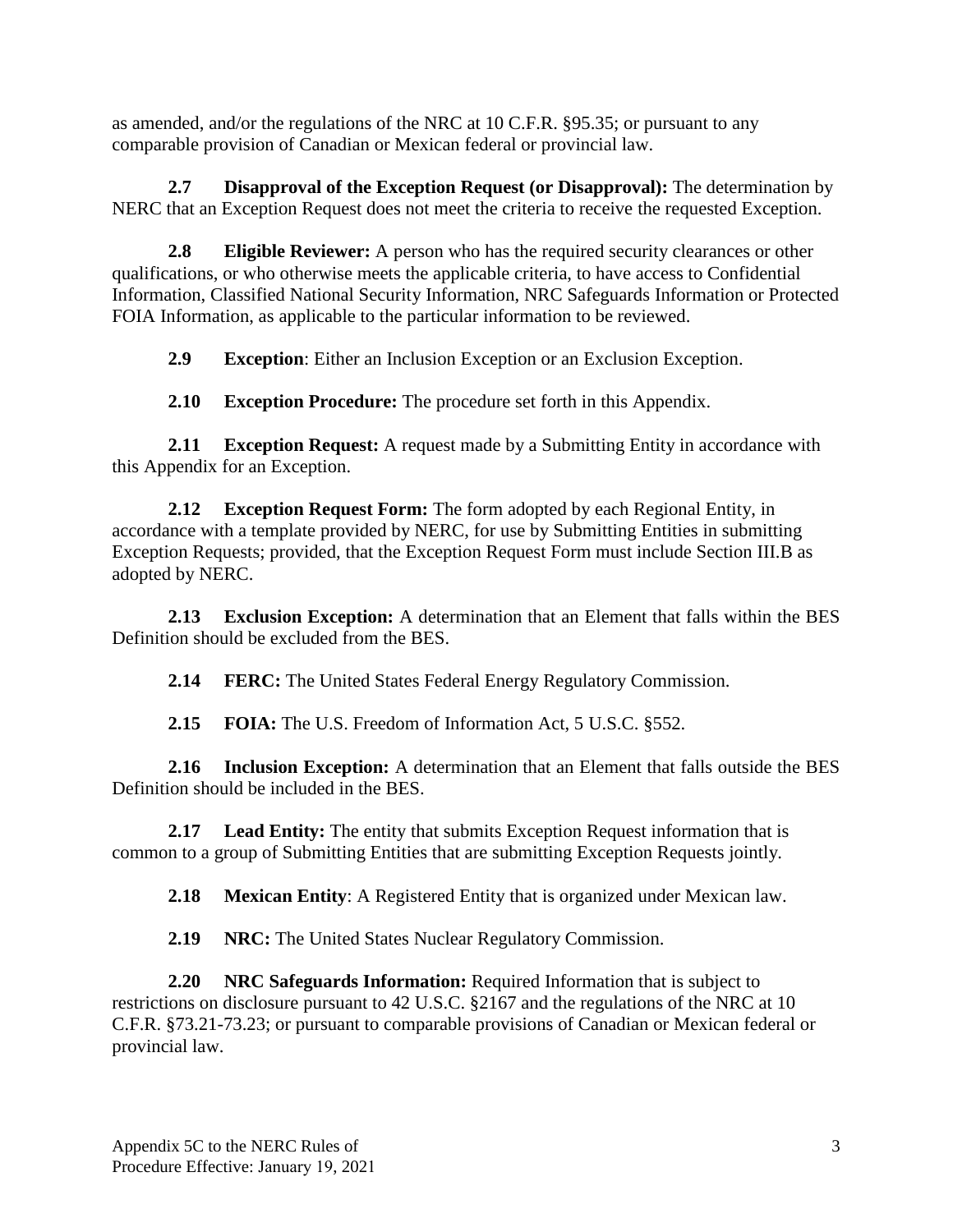**2.21 Owner:** The owner(s) of an Element or Elements that is or may be determined to be part of the BES as a result of either the application of the BES Definition or an Exception, or another entity, such as an operator, authorized to act on behalf of the owner of the Element or Elements in the context of an Exception Request.

**2.22 Protected FOIA Information:** Required Information, held by a governmental entity, that is subject to an exemption from disclosure under FOIA [5 U.S.C. §552(e)], under any similar state or local statutory provision, or under any comparable provision of Canadian or Mexican federal or provincial law, which would be lost were the Required Information to be placed into the public domain.

**2.23 Recommendation:** The report to NERC containing the evaluation prepared in accordance with section 5.2 concerning whether or to what extent an Exception Request should be approved.

**2.24 Rejection of the Exception Request (or Rejection):** The determination that an Exception Request is not an eligible Exception Request (i.e., an Exception Request permitted by section 4.1) or does not contain all the Required Information in accordance with section 4.5 in order to be reviewed for substance.

**2.25 Required Information:** Information required to be provided in an Exception Request, as specified in section 4.0.

**2.26 Scope of Responsibility:** The registered functions of a PA, RC, TOP, TP or BA and the geographical or electric region in which the PA, RC, TOP, TP or BA operates to perform its registered functions, or with respect to a Regional Entity, its Regional Entity Region.

**2.27 Section I Required Information:** Required Information that is to be provided in Section I of a Submitting Entity's Exception Request.

**2.28 Section II Required Information:** Required Information that is to be provided in Section II of a Submitting Entity's Exception Request.

**2.29 Section III Required Information:** Required Information that is to be provided in Section III of a Submitting Entity's Exception Request.

**2.30 Submitting Entity:** The entity that submits an Exception Request in accordance with section 4.0.

<span id="page-5-0"></span>**2.31 Technical Review Panel:** A panel established pursuant to section 5.3 of this Appendix.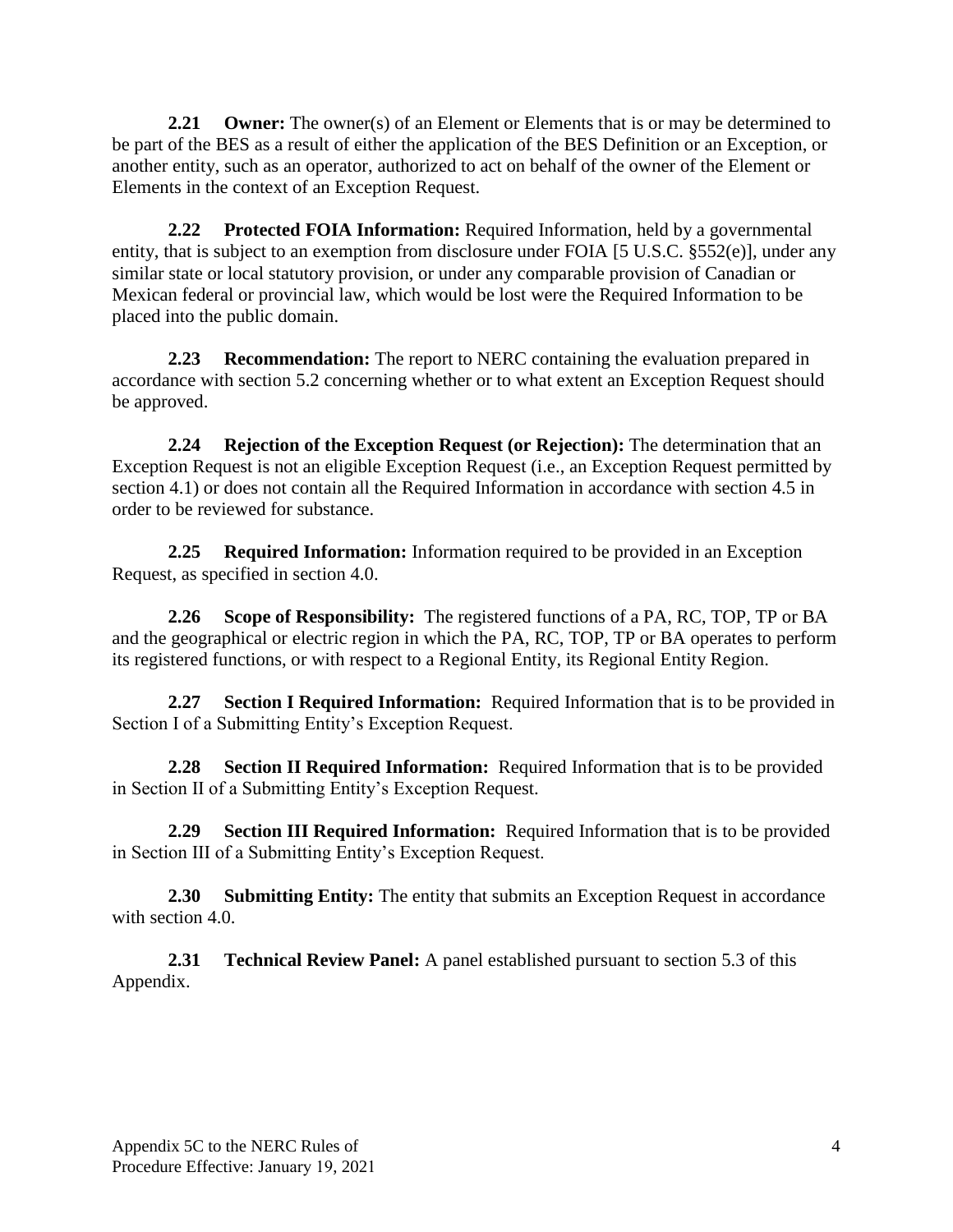## <span id="page-6-0"></span>**3.0. BASIS FOR APPROVAL OF AN EXCEPTION**

## **3.1. Grounds for an Exception**

## (a) Exclusion Exception

An entity may request and obtain Approval from NERC for an Exclusion Exception on the grounds that the Element(s) for which the Exception Request is filed is included within the BES based on application of the BES Definition but is not necessary for the Reliable Operation of the interconnected bulk-power transmission system as evidenced by Required Information provided pursuant to **Detailed Information to Support an Exception Request (**Section III.B of the Exception Request Form).

### (b) Inclusion Exception

An entity may request and obtain Approval from NERC for an Inclusion Exception on the grounds that the Element(s) for which the Exception Request is filed is not included within the BES based on application of the BES Definition but is necessary for the Reliable Operation of the interconnected bulk-power transmission system as evidenced by Required Information provided pursuant to **Detailed Information to Support an Exception Request (**Section III.B of the Exception Request Form).

## **3.2. Burden**

<span id="page-6-1"></span>The burden to provide a sufficient basis for Approval of an Exception Request in accordance with the provisions of this Exception Procedure is on the Submitting Entity. It is the responsibility of the Regional Entity, subject to oversight by NERC as provided in this Exception Procedure, to evaluate the request and make a Recommendation to NERC regarding its Approval. All evidence provided as part of an Exception Request or response will be considered in determining whether an Exception Request shall be approved or disapproved.

# <span id="page-6-2"></span>**4.0. FORM, CONTENTS, AND SUBMISSION OF AN EXCEPTION REQUEST**

## **4.1. Eligible Submitting Entities**

<span id="page-6-3"></span>The Owner of an Element may submit an Exception Request for either an Inclusion Exception or an Exclusion Exception regarding that Element. A Regional Entity, PA, RC, TOP, TP, or BA that has (or will have upon inclusion in the BES) the Elements covered by an Exception Request within its Scope of Responsibility may submit an Exception Request for the inclusion in the BES of an Element or Elements owned by a Registered Entity, provided that before doing so, (i) the Submitting Entity conferred with the Owner about the reasons for an Exception, and (ii) could not reach agreement regarding the submission of such an Exception Request. (If the Owner agrees with submitting an Exception Request, the Owner should be the Submitting Entity.) Only a Regional Entity may submit an Exception Request for the inclusion in the BES of an Element or Elements owned by an Owner that is not a Registered Entity. Only an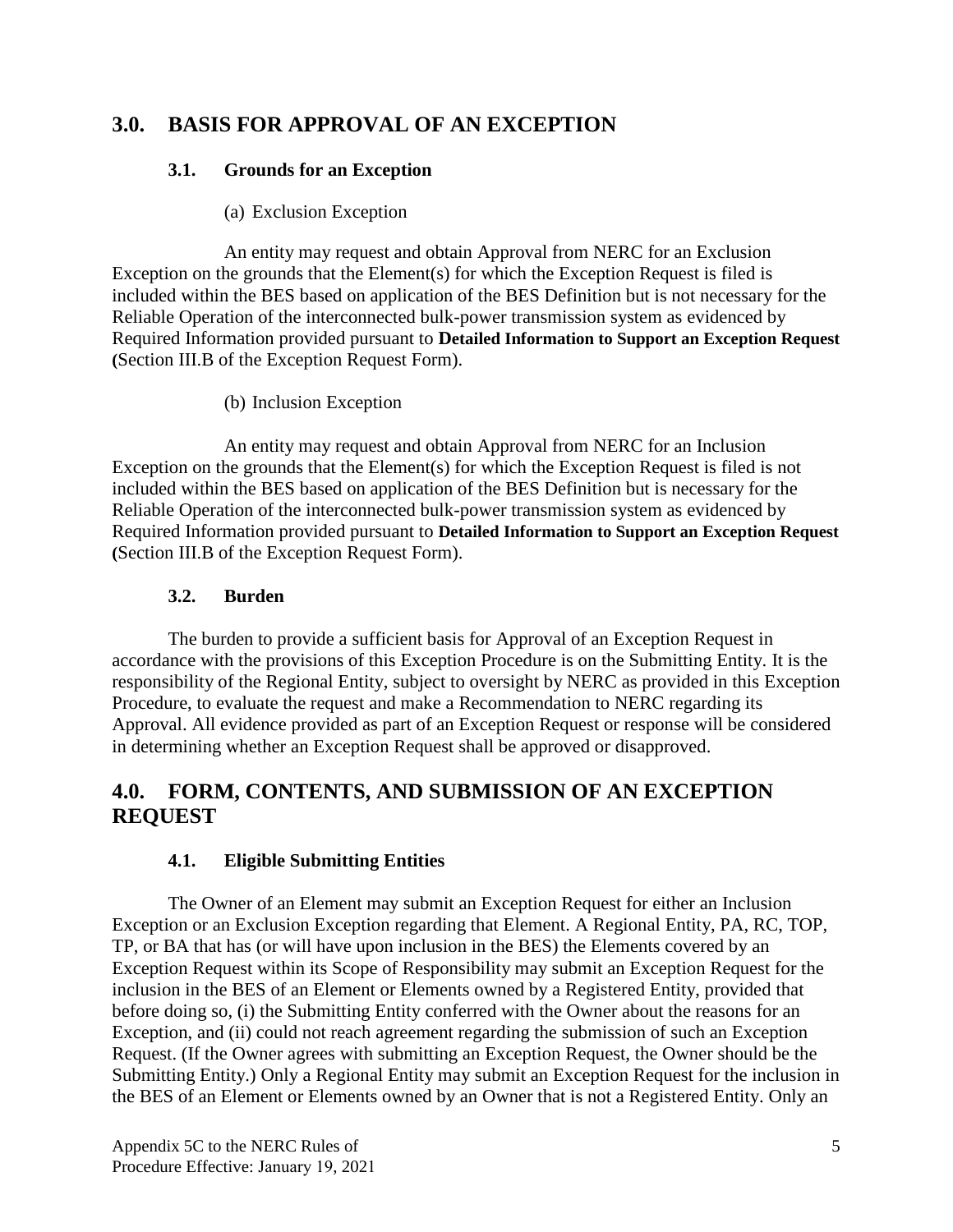Owner or a Regional Entity may submit an Exception Request for the exclusion from the BES of an Element.

When a Regional Entity requests an Exception, the Regional Entity shall be the Submitting Entity and shall prepare and submit copies of its Exception Request (or portions thereof) to all applicable entities in accordance to this section 4.0.

With respect to an Element that crosses a boundary between Regional Entities, (1) the Submitting Entity will submit the Exception Request to both (or all) Regional Entities, which will cooperate to process the Exception Request pursuant to section 5.1 below, or (2) the Regional Entities must jointly submit an Exception Request to NERC (neither Regional Entity shall be allowed to submit such Exception Request unilaterally).

### **4.2. Separate Submissions for Each Exception Request**

<span id="page-7-0"></span>A separate Exception Request shall be submitted for each Element or set of connected Elements for which the Submitting Entity seeks an Exception. The scope of an Exception Request shall cover the terminal connections of the Element or set of Elements as identified in the Exception Request. Where the Submitting Entity seeks Exceptions from the BES Definition for multiple, similar Elements (either at the same location or at different locations within the geographic boundaries of a Regional Entity) on the same basis, the Exception Requests for all such Elements may be included in one Exception Request with all such Elements or sets of connected Elements separately identified. A single Exception Request may not be submitted for separate Elements within the geographic boundaries of more than one Regional Entity.

Multiple Submitting Entities may jointly file Exception Requests for similar Elements for which they are requesting Exceptions on the same basis. In such a situation, the Submitting Entities will submit a package comprised of a complete Exception Request Form for a Lead Entity, and an Exception Request Form for each other Submitting Entity that (1) provides the Submitting Entity's differing individual information to the extent such is required (e.g., contact information, identification, and location of Element(s), etc.), and (2) otherwise references the pertinent portions of the complete Exception Request Form filed by the Lead Entity (e.g., status under application of the BES Definition, basis for an Exception under section 3.1, etc.). For any Exception Request filed by multiple Submitting Entities as provided in this section, the Lead Entity shall be considered the "Submitting Entity" for purposes of the Regional Entity's and NERC's notices and actions in accordance with the remainder of this Exception Procedure. However, any Owner nonetheless may take any action otherwise appropriate for a Submitting Entity (e.g., respond to a Recommendation, submit an appeal, etc.).

## **4.3. Withdrawal of an Exception Request**

<span id="page-7-1"></span>A Submitting Entity may withdraw an Exception Request at any time prior to NERC Approval or Disapproval of the Exception Request.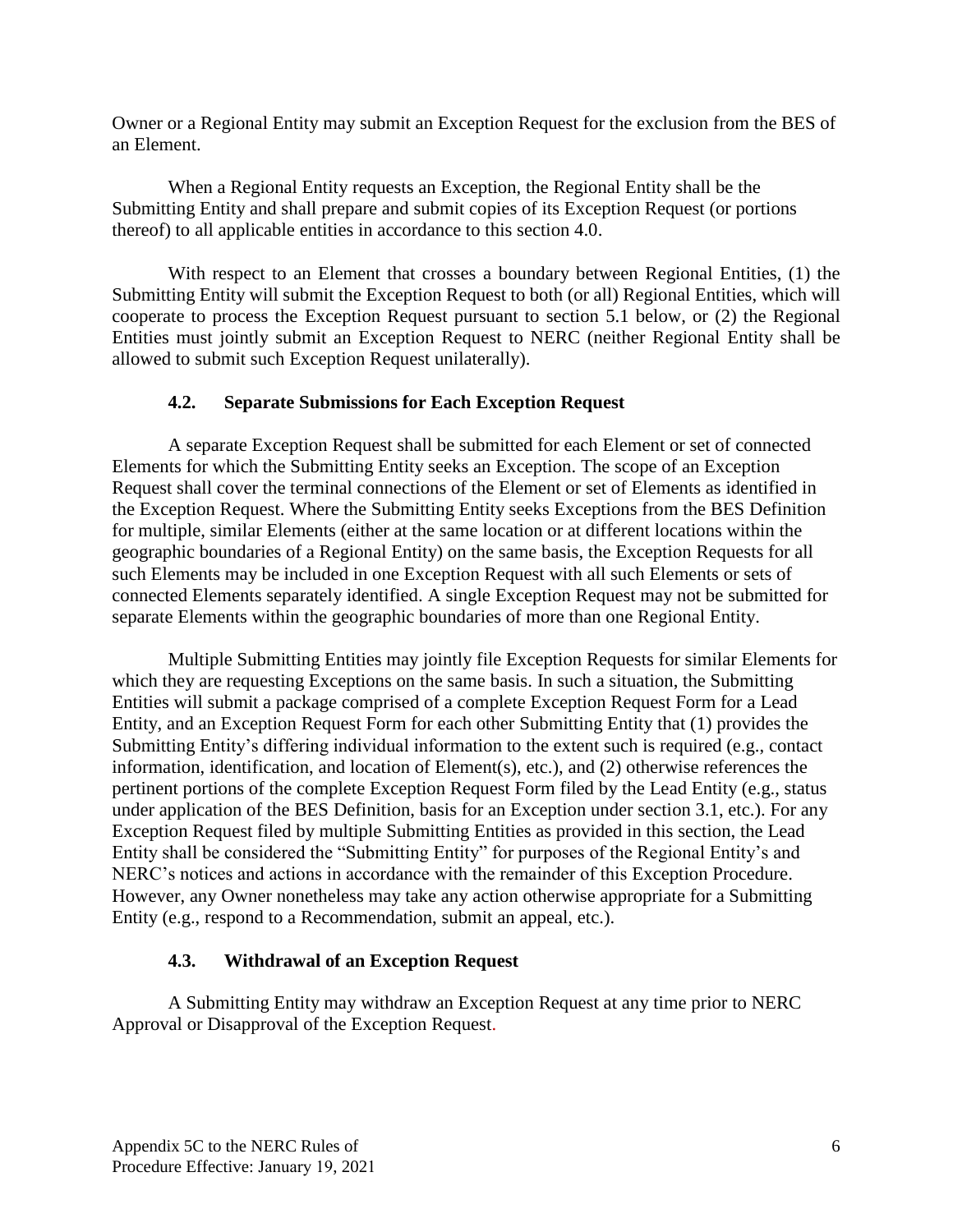### **4.4. Form and Format of Exception Request**

An Exception Request shall consist of three sections, all of which must be submitted to the applicable Regional Entity. If the Submitting Entity is not the Owner [i.e., is a Regional Entity, PA, RC, TOP, TP, or BA that has (or will have upon inclusion of the Element in the BES) the Elements covered by an Exception Request within its Scope of Responsibility], it shall at the same time provide a copy of the Exception Request to the Owner (or if the Owner is unknown, to the operator of the Element(s)) to which the Exception Request applies.

## **4.5. Required Information to be Included in the Exception Request**

<span id="page-8-0"></span>**4.5.1.** Section I of an Exception Request shall contain the Required Information specified in this section 4.5.1. At the same time the Submitting Entity submits the Exception Request Form to the Regional Entity, the Submitting Entity shall submit a copy of Section I to each PA, RC, TOP, TP, and BA that has (or will have upon inclusion in the BES) the Elements covered by an Exception Request within its Scope of Responsibility. Failure to provide all Section I Required Information may result in Rejection of the Exception Request as incomplete.

- 1. Name and address of Submitting Entity.
- 2. Submitting Entity NERC Compliance Registry ID (if yet assigned).
- 3. Name of the Owner, if different than the Submitting Entity,
- 4. Owner's NERC Compliance Registry ID (if yet assigned).
- 5. Exception Request submittal date.
- 6. Whether the Exception Request is an original Exception Request or an amended Exception Request; and if it is an amended Exception Request, the identification number(s) of the original Exception Request and any previous amendments.
- 7. Whether the Exception Request is being submitted in conjunction with Exception Requests by other Submitting Entities. If so, the names of the other Submitting Entities.
- 8. Whether the Submitting Entity is filing a similar Exception Request(s) with one or more other Regional Entities, and if yes, the name(s) of the other Regional Entity(ies).
- 9. The type(s) of Element(s) for which the Exception is being requested.
- 10. Status, based on application of the BES Definition, of the Element(s) for which the Exception is being requested.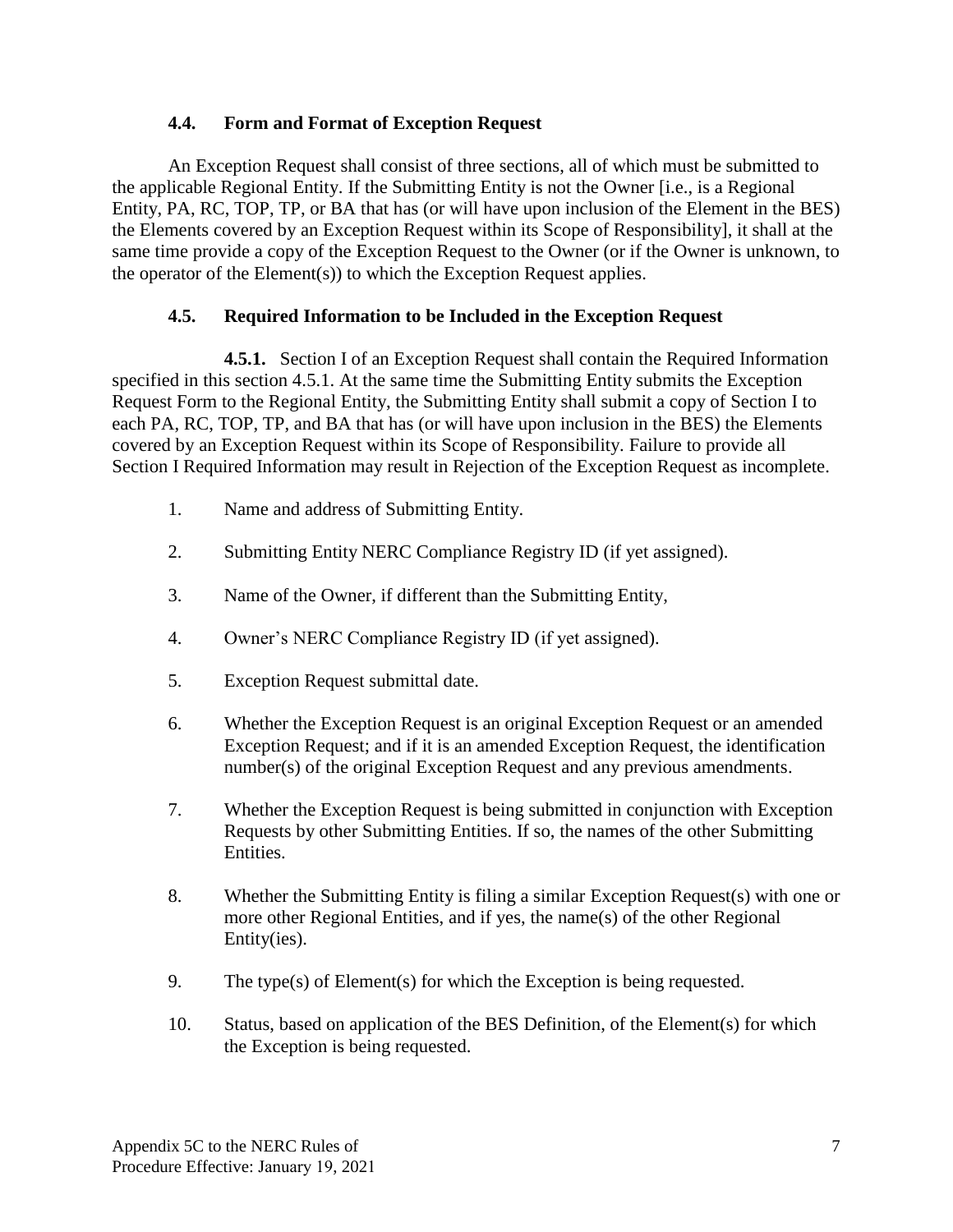**4.5.2.** Section II of an Exception Request shall contain the Required Information specified in this section 4.5.2. At the same time the Submitting Entity submits the Exception Request Form to the Regional Entity, the Submitting Entity shall submit a copy of Section II to each PA, RC, TOP, TP, and BA that has (or will have upon inclusion of the Element(s) in the BES) the Elements covered by an Exception Request within its Scope of Responsibility. Failure to provide all Section II Required Information may result in Rejection of the Exception Request as incomplete.

Section II Required Information will not be publicly posted or disclosed to third parties except for persons involved in reviewing the Exception Request.

- 1. Identification and location(s) of Element(s) for which the Exception is being requested.
- 2. Name, title, phone number, facsimile number, and E-mail address of the Submitting Entity's technical contact person for the Exception Request.
- 3. Certification by the Submitting Entity (if other than Owner) that it conferred with the Owner regarding the reason for the requested Exception, but could not reach agreement regarding the submission of an Exception Request.
- 4. To the extent known by the Submitting Entity, name, mailing address, phone number, facsimile number, and E-mail address of the Owner's technical contact person for the Exception Request, if the Owner is different from the Submitting Entity.
- 5. Identification of PA, RC, TOP, TP, and BA that has (or will have upon inclusion in the BES) the Elements covered by the Exception Request within its Scope of Responsibility, and certification by the Submitting Entity that it has sent copies of Sections I and II to each such entity.
- 6. A statement of the basis on which the Submitting Entity contends the Exception Request should be approved, and if the Submitting Entity is not the Owner, a statement of the basis of the Submitting Entity's reason for submitting the Exception Request.
- 7. A statement, signed and dated by an authorized representative of the Submitting Entity's senior management stating that the representative has read the Exception Request on behalf of the Submitting Entity and that the Submitting Entity believes Approval of the Exception Request is warranted.

**4.5.3** Section III of an Exception Request shall contain the **Detailed Information to Support an Exception Request** as specified on the Exception Request Form. Failure to include all Section III Required Information may result in Rejection of the Exception Request. The Submitting Entity may designate all or part of the Section III Required Information as Confidential Information.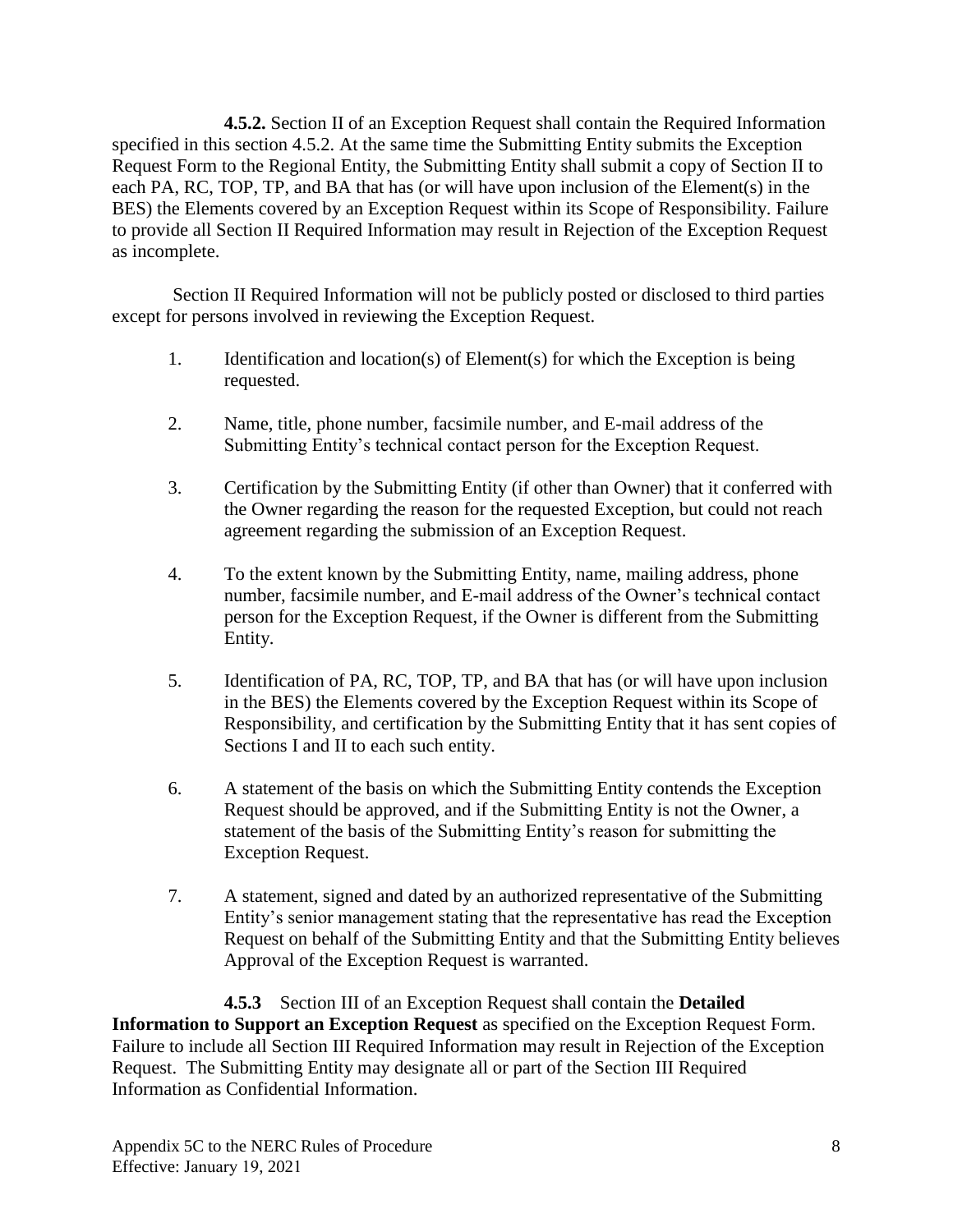- 1. If the Exception Request is supported, in whole or in part, by Classified National Security Information, NRC Safeguards Information, and/or Protected FOIA Information, Section III shall include a statement identifying which of these categories each such item of information falls into and explaining why each such item of information is Classified National Security Information, NRC Safeguards Information, and/or Protected FOIA Information.
- 2. If the Submitting Entity is prohibited by law from disclosing any Classified National Security Information, NRC Safeguards Information and/or Protected FOIA Information to any person who is not an Eligible Reviewer (such as, for example, the restriction on access to Classified National Security Information specified in section 4.1 of Executive Order No. 12958, as amended), Section III shall identify the Classified National Security Information, NRC Safeguards Information and/or Protected FOIA Information that is subject to such restrictions on disclosure and shall identify the criteria which a person must meet in order to be an Eligible Reviewer of the Classified National Security Information, NRC Safeguards Information and/or Protected FOIA Information.

**4.5.4** The Owner of the Element(s) to which the Exception Request applies, if different than the Submitting Entity, may file a response to supplement, correct or disagree with all or any part of an Exception Request. Any PA, RC, TOP, TP, and BA that has (or will have upon inclusion of the Element(s) in the BES) the Elements covered by an Exception Request within its Scope of Responsibility may also provide input to the Regional Entity regarding the Exception Request. If in order to evaluate an Exception Request, the Owner, PA, RC, TOP, TP or BA wishes to obtain any Required Information in Section III of the Exception Request, the Owner, PA, RC, TOP, TP or BA may submit to the Regional Entity that received the Exception Request a request stating its reason for wanting to review such information, and the Regional Entity may provide such information to the Owner, PA, RC, TOP, TP or BA if the Regional Entity believes such review may assist the Regional Entity's review; if any of such Section III Required Information has been designated Confidential Information, prior to being provided the Confidential Information, the Owner, PA, RC, TOP, TP or BA shall execute a confidentiality agreement in a form established by the Regional Entity. Any response provided pursuant to this section 4.5.4 must be submitted to the Regional Entity with copies to the Submitting Entity and the Owner, if different from the Submitting Entity, within forty-five (45) days after the date the Exception Request Form was submitted to the Regional Entity.

#### <span id="page-10-0"></span>**4.6 Access to Confidential Information, Classified National Security Information, NRC Safeguards Information, and Protected FOIA Information Included in Required Information**

**4.6.1.** Upon reasonable advance notice from a Regional Entity, and subject to section 4.6.2, a Submitting Entity or Owner must provide the Regional Entity (a) with access to Confidential Information, Classified National Security Information, NRC Safeguards Information, and Protected FOIA Information included in the Exception Request, and (b) with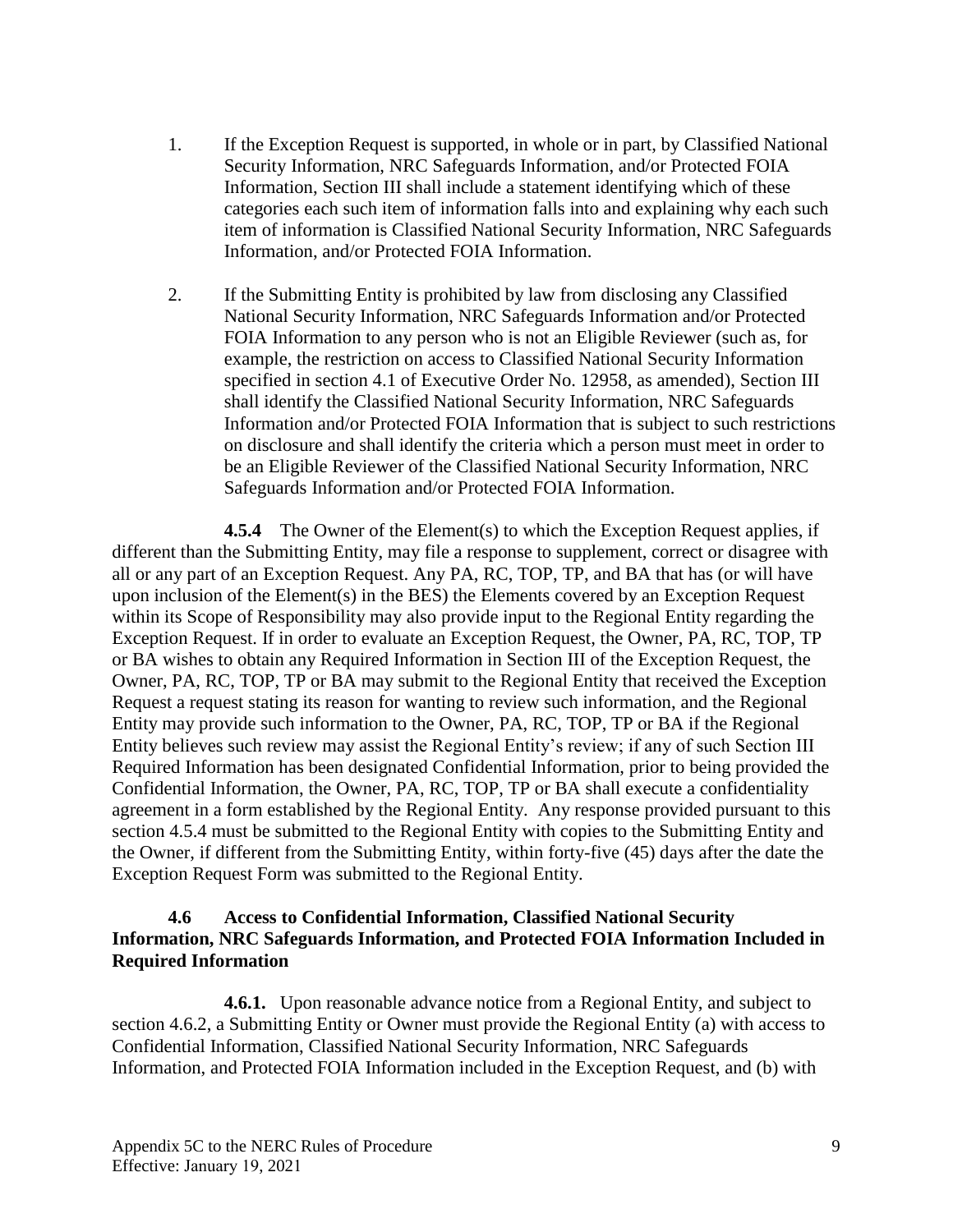access for purposes of making a physical review and inspection of the Element or Elements for which an Exception Request has been submitted.

**4.6.2.** If the Submitting Entity or Owner is prohibited by law from disclosing any Confidential Information, Classified National Security Information, NRC Safeguards Information, or Protected FOIA Information to any person who is not an Eligible Reviewer (such as, for example, the restriction on access to Classified National Security Information specified in section 4.1 of Executive Order No. 12958, as amended), then such Confidential Information, Classified National Security Information, NRC Safeguards Information, or Protected FOIA Information shall only be reviewed by a representative or representatives of the Regional Entity which may include contractors, who are Eligible Reviewers.

**4.6.3.** The Regional Entity, as applicable, will work cooperatively with the Submitting Entity and/or Owner to provide necessary levels of protection for information identified in Section 1500 of the NERC Rules of Procedure and to access Protected FOIA Information in a way that does not waive or extinguish the exemption of the Protected FOIA Information from disclosure. If the Regional Entity shares any Confidential Information with a third party it shall do so subject to restrictions in applicable law under appropriate confidentiality agreements.

# <span id="page-11-0"></span>**5.0 REVIEW, ACCEPTANCE OR REJECTION, AND RECOMMENDATION REGARDING EXCEPTION REQUESTS**

The Regional Entity's evaluation of the Exception Request will consist of two stages:

- (a) During the first stage, the Regional Entity shall conduct an initial screening to determine whether to accept or reject the Exception Request; and
- (b) During the second stage, the Regional Entity shall conduct a substantive review to determine its Recommendation to NERC as to whether or not the Exception Request should be approved.

If the Regional Entity determines at any time that for a specified period of time, the Regional Entity will be unable to complete initial screenings of Exception Requests within the time provided by section 5.1.3 and/or substantive reviews of Exception Requests within the time provided in section 5.2.2, the Regional Entity, based on consultation with NERC, shall establish an alternative time period objective and work plan for completing initial screenings and substantive reviews of Exception Requests during the specified period of time. The alternative time period and work plan shall be publicized by posting on the Regional Entity's website.

When a Regional Entity is the Submitting Entity of an Exception Request, it nonetheless shall process such Request in accordance with this section 5.0, with the following exceptions:

i. There will be no initial screening, Acceptance, or Rejection, and therefore sections 5.1.3 through 5.1.6 will not apply;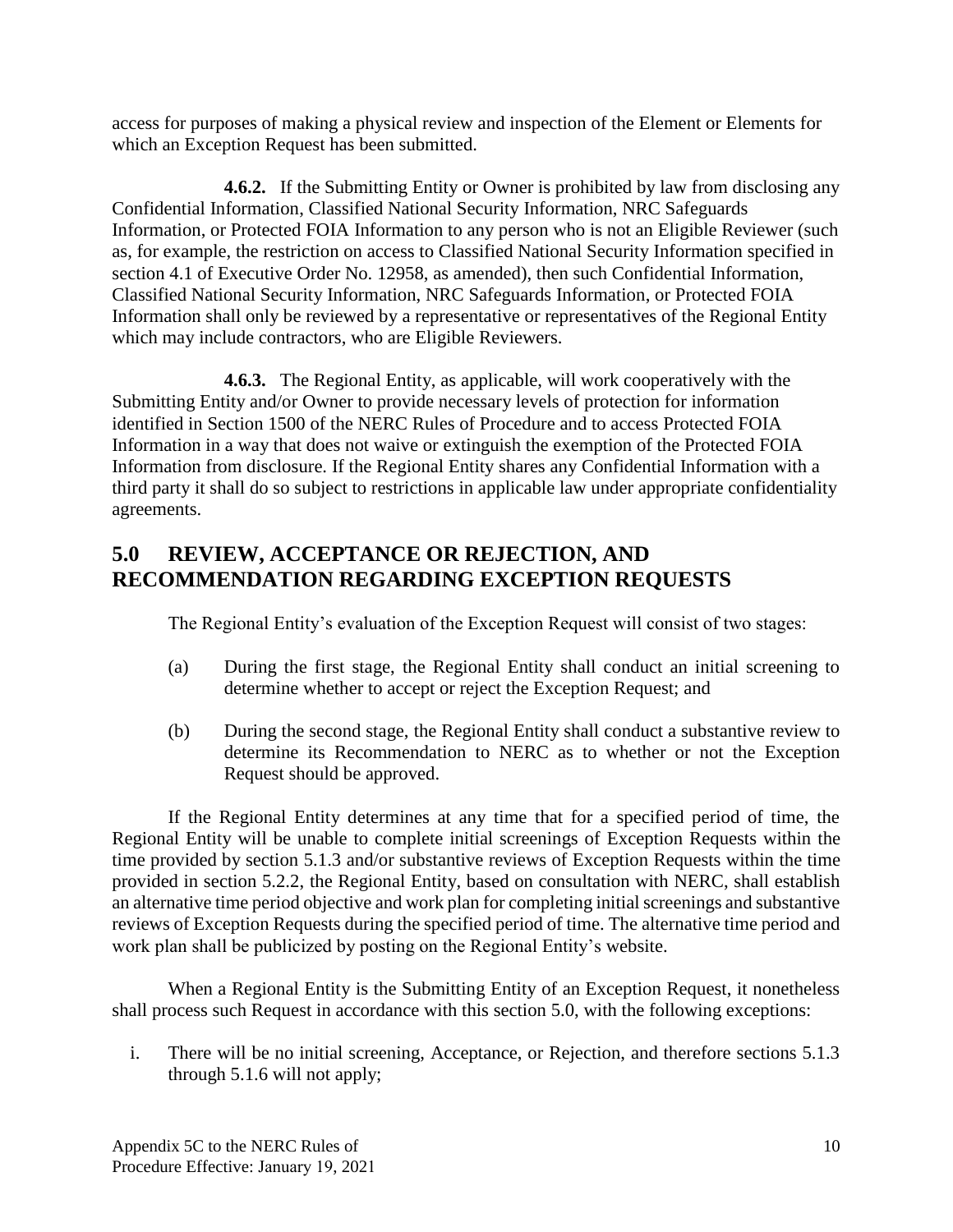- ii. No later than sixty (60) days after the submission of the Exception Request to the Owner and other applicable entities, the Regional Entity shall commence its substantive review of the Exception Request (and of any responses received from the Owner and other applicable entities) in accordance with section 5.2 and shall complete such substantive review within six (6) months; and
- iii. Before the Regional Entity issues a Recommendation to NERC to approve or disapprove the Exception Request in whole or in part, the Technical Review Panel shall review the proposed determination and issue an opinion with copies provided to the Owner and to NERC, in accordance with section 5.3.

### **5.1. Initial Screening of Exception Request for Acceptance or Rejection**

<span id="page-12-0"></span>**5.1.1.** Upon receipt of an Exception Request, the Regional Entity will assign a unique identifier to the Exception Request, and will review the Exception Request to determine that the Exception Request is from an eligible (in accordance with section 4.1) Submitting Entity for an Exception from the application of the BES Definition and that all Required Information has been provided. If the Exception Request indicates that the Submitting Entity has submitted a similar Exception Request to one or more other Regional Entities, the Regional Entities shall coordinate their actions undertaken pursuant to this section 5.0. If the Exception Request is for an Element that crosses boundaries between or among Regional Entities, the Regional Entities shall cooperatively determine a lead Regional Entity to assess the request in a single process yielding a single Recommendation to NERC.

**5.1.2.** The unique identifier assigned to the Exception Request will be in the form of XXXX-YYYY-NERCID-ExceptionZZZZZ, where "XXXX" is the year in which the Exception Request is received by the Regional Entity (*e.g.*, "2012"); "YYYY" is the acronym for the Regional Entity within whose geographic boundaries the relevant Element or Elements are located<sup>2</sup>; NERCID is the Submitting Entity's NERC Compliance Registry ID (or an abbreviation of its name if an ID is not yet assigned); and "ZZZZZ" is the sequential number of the Exception Requests received by the Regional Entity in that year. If the Exception Request is amended or resubmitted, "-AZ" will be added to the end of the identifier, where "Z" is the number of the amendment to the Exception Request. If the Exception Request is for an Element that crosses boundaries between or among Regional Entities, the YYYY identifier shall be that of the lead Regional Entity assessing the request.

**5.1.3.** The Regional Entity will complete its initial screening of the Exception Request Form and any Owner's response submitted pursuant to section 4.5.4 no later than either sixty (60) days after receiving the Exception Request or, if the Submitting Entity is not the Owner, thirty (30) days after receiving any Owner's response, whichever is later, unless (i) the Regional Entity has established an alternative time period objective and work plan for

<sup>2</sup> The acronyms to be used are: MRO (Midwest Reliability Organization); NPCC (Northeast Power Coordinating Council); RFC (Reliability*First* Corporation); SERC (SERC Reliability Corporation); TRE (Texas Reliability Entity); and WECC (Western Electricity Coordinating Council), and NERC in cases where the Exception Request is submitted to NERC.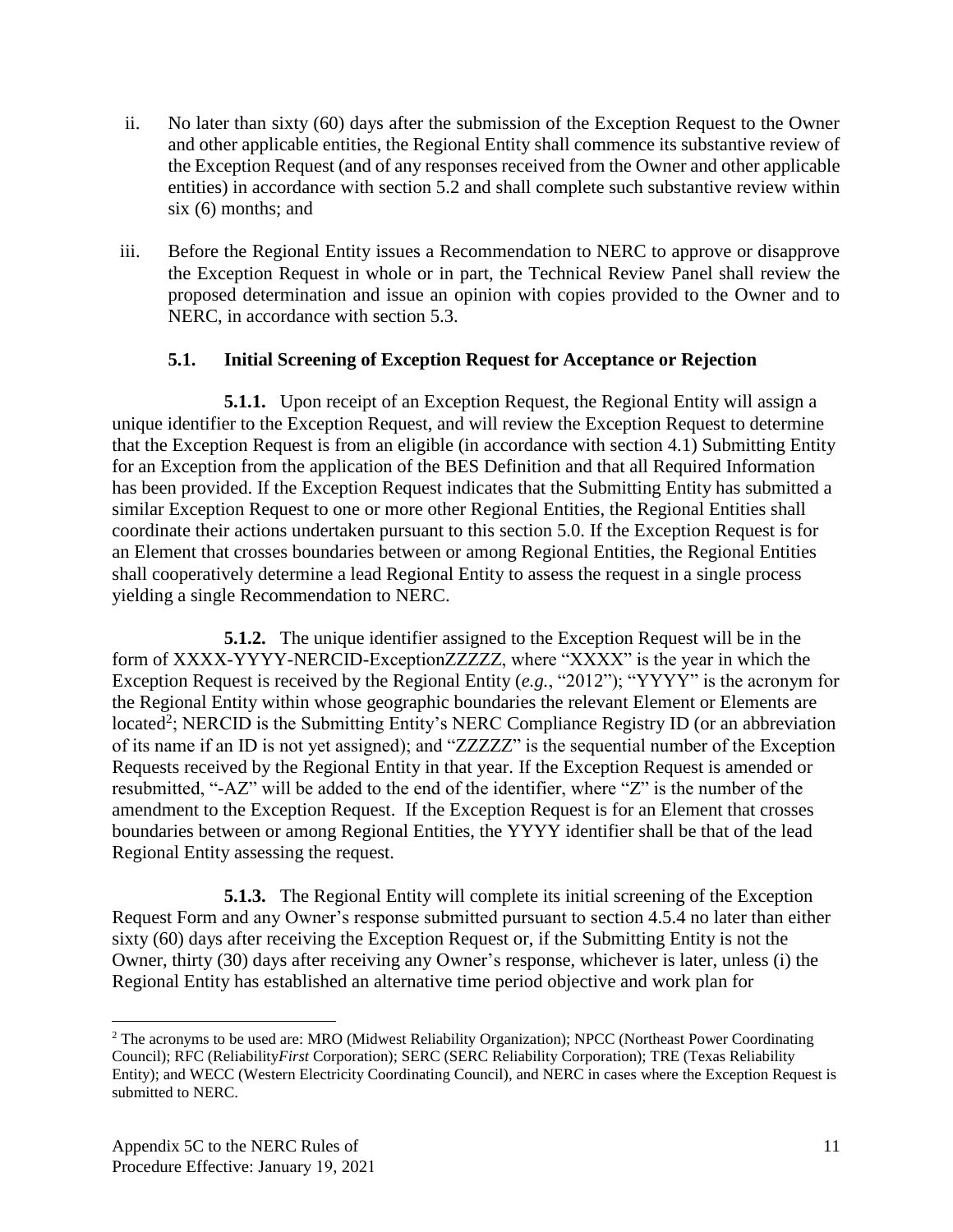completing initial screenings pursuant to this section 5.0 that provides for a different time period(s) for completing initial screenings, or (ii) the Regional Entity issues a notice to the Submitting Entity, and to the Owner if different, prior to the deadline date for completing the initial screening, stating that the Regional Entity will not be able to complete the initial screening by the deadline date and stating a revised deadline date.

**5.1.4.** If, based on its initial screening, the Regional Entity determines the Exception Request is from an eligible (in accordance with section 4.1) Submitting Entity for an Exception from the BES Definition, and that all Required Information has been provided, the Regional Entity shall accept the Exception Request as complete and send a notice of such Acceptance to the Submitting Entity, with a copy to the Owner, if different than the Submitting Entity, and to NERC.

**5.1.5.** (a) If the Regional Entity determines, based on its review of the Exception Request, that the Exception Request (i) is not from an eligible (in accordance with section 4.1) Submitting Entity for an Exception from application of the BES Definition, and/or (ii) does not contain all Required Information, the Regional Entity shall reject the Exception Request as incomplete and send a notice of such Rejection to the Submitting Entity, with a copy to the Owner, if different than the Submitting Entity, and to NERC. To the extent feasible, if an Exception Request Form is missing Required Information, the Regional Entity shall not reject the Exception Request until (1) it has contacted the Submitting Entity to request that the Exception Request Form be supplemented with the missing Required Information, and (2) the Submitting Entity has failed to submit such Required Information within thirty (30) days or such additional period of time as the Regional Entity may allow at its discretion based on the circumstances. Under appropriate confidentiality/security agreements, the Regional Entity shall facilitate the access to data and information from other entities required by the Submitting Entity to accurately supply the **Detailed Information to Support an Exception Request** (e.g., interconnection base case power flow studies) and/or by the Owner to accurately respond. When a Submitting Entity submits supplemental Required Information in response to a request under this section 5.1.5(a), the time for the Regional Entity to perform its initial screening will be extended for fifteen (15) days after receipt of the supplemental Required Information.

(b) If the Regional Entity rejects the Exception Request in accordance with section 5.1.5 (a), the Regional Entity's notice shall explain the reason for the Rejection. The Submitting Entity may, within thirty (30) days after receipt of the Rejection, appeal to NERC in accordance with section 7.0 of this Exception Procedure to reverse the Rejection and to direct the Regional Entity to proceed with a substantive review of the Exception Request.

**5.1.6.** The Regional Entity may either accept the Exception Request in its entirety, reject the Exception Request in its entirety, or if the Exception Request is for more than one Element, may accept it with respect to a subset of the Elements and reject it with respect to the remainder based on the similarity of the evidence presented for the Exception Request.

#### <span id="page-13-0"></span>**5.2 Substantive Review of Exception Request for Approval or Disapproval**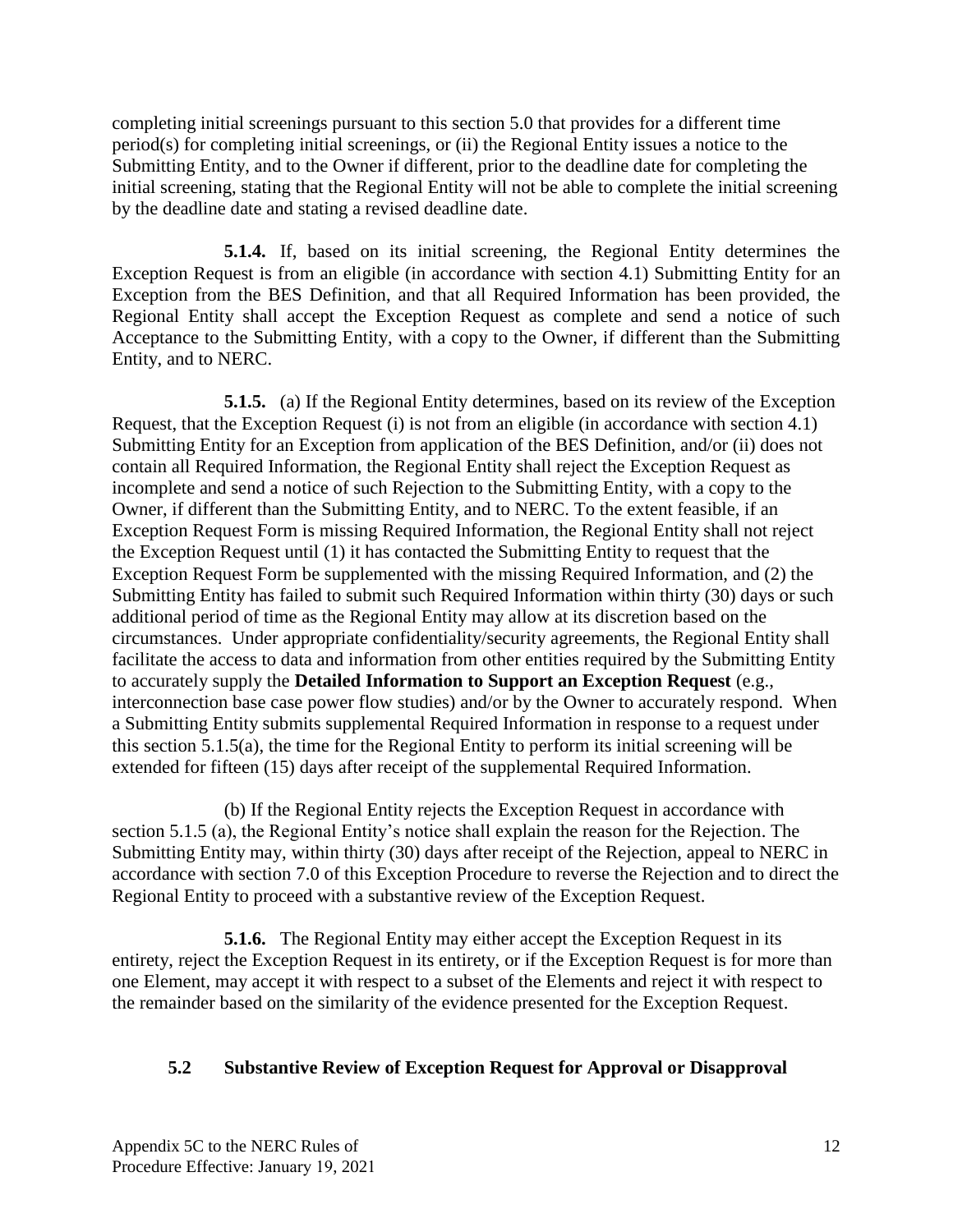**5.2.1** After Acceptance of an Exception Request, the Regional Entity shall conduct a substantive review of all evidence provided as part of an Exception Request or response to evaluate whether or to what extent the Exception Request should be approved. As part of its substantive review, depending on the circumstances of the Exception Request, the Regional Entity may request access to and review the Required Information, including any Confidential Information, Classified National Security Information, NRC Safeguards Information, and Protected FOIA Information that is necessary to support the Exception Request; may conduct one or more physical inspections of the relevant Element(s) and its (their) context and surrounding Elements and Facilities; may request additional information from the Submitting Entity, Owner, or applicable PAs, RCs, BAs, TOPs and TPs; and may engage in further discussions concerning possible revisions to the Exception Request.

**5.2.2.** At the outset of its substantive review of the Exception Request, the Regional Entity shall develop a milestone schedule pursuant to which it plans to conduct the substantive review, and shall send a copy of the milestone schedule to the Submitting Entity and the Owner, if different, for information. The Regional Entity shall complete the substantive review of the Exception Request within six months after Acceptance of the Exception Request or within an alternative time period under section 5.0, at the conclusion of which the Regional Entity shall issue a notice (in accordance with section 5.2.3) stating its Recommendation that the Exception Request be approved or disapproved. The Regional Entity may extend the period of substantive review for individual Exception Requests; the revised date by which the Regional Entity will issue its Recommendation concerning the Exception Request shall be stated in a notice issued by the Regional Entity.

**5.2.3.** Upon completion of its substantive review of the Exception Request, the Regional Entity shall issue a Recommendation to NERC, with a copy to the Submitting Entity and to the Owner if different than the Submitting Entity, including the Regional Entity's evaluation of whether and to what extent the Exception Request qualifies to be approved in its entirety or be disapproved in its entirety, or if the Exception Request is for more than one Element, to be approved with respect to a subset of the Elements and disapproved with respect to the remainder of the Elements. The Recommendation shall set forth the basis on which the Regional Entity arrived at its Recommendation. With the Recommendation, the Regional Entity will also send NERC copies of the Exception Request Form and all other information considered by the Regional Entity in arriving at its Recommendation.

**5.2.4** The Regional Entity shall not recommend Disapproval of the Exception Request in whole or in part without first submitting the Exception Request for review to a Technical Review Panel and receiving its opinion, in accordance with section 5.3.

### **5.3 Technical Review Panel**

<span id="page-14-0"></span>Each Regional Entity shall establish provisions for a Technical Review Panel consisting of not less than three (3) individuals appointed by the Regional Entity senior executive (CEO, President, General Manager, etc.). Panel members shall comply with Subsection 7 of Section 403 of the NERC Rules of Procedure, shall not have participated in the review of the Exception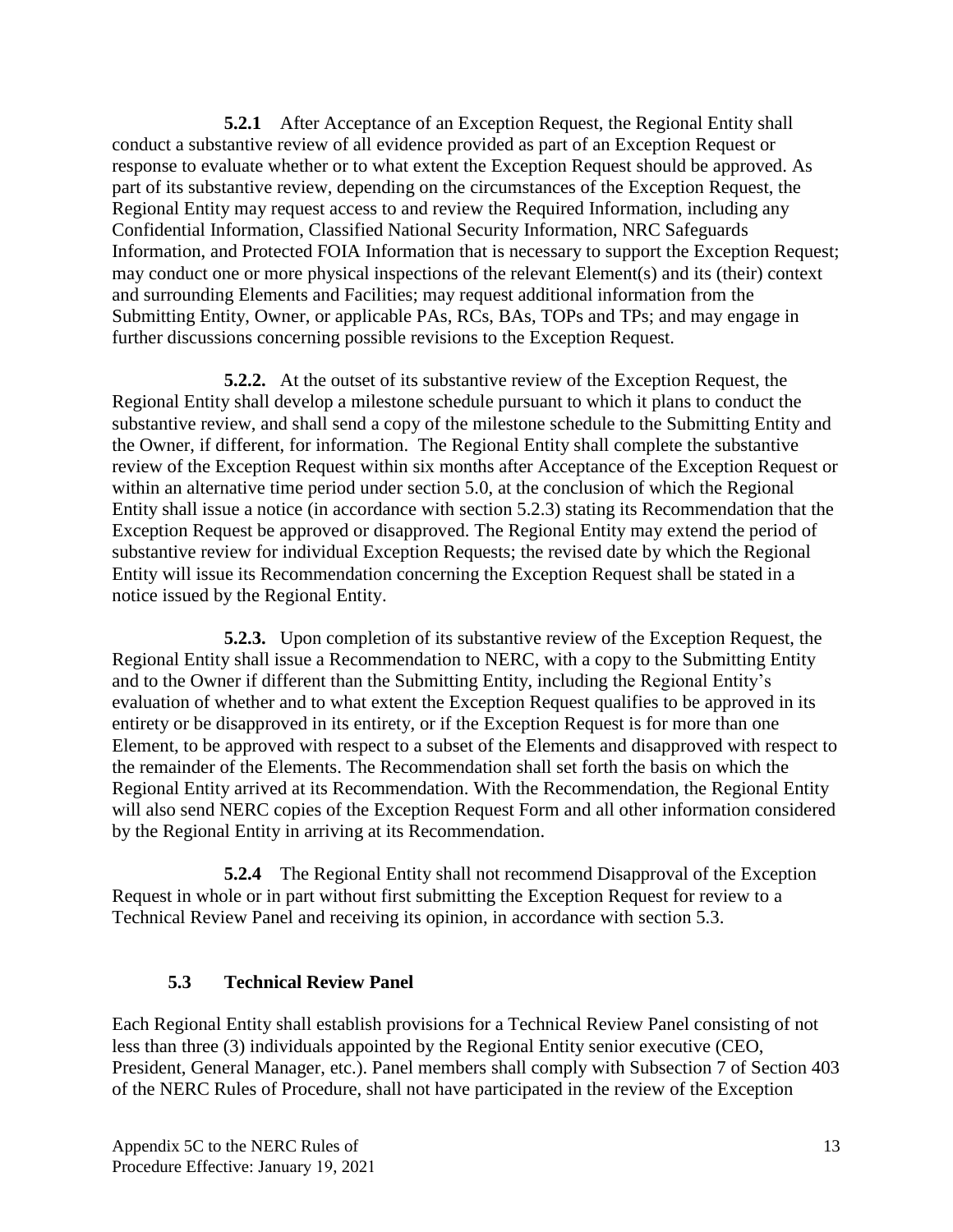Request, and shall have the required technical background to evaluate Exception Requests. When the Regional Entity intends pursuant to section 5.2.2 to issue a Recommendation of Disapproval, in whole or in part, the Technical Review Panel must first review the Regional Entity's proposed determinations and provide an opinion, a copy of which shall be provided to the Submitting Entity (and Owner if different) in the event the Regional Entity decides to disapprove the Exception Request. The Regional Entity will not be bound by the opinion of the Technical Review Panel, but such evaluation shall become part of the record associated with the Exception Request and shall be provided to NERC.

## <span id="page-15-0"></span>**6.0 SUPPLEMENTATION OF AN EXCEPTION REQUEST PRIOR TO A RECOMMENDATION**

A Submitting Entity or Owner at any time prior to the Regional Entity issuing its Recommendation may supplement a pending Exception Request that is under review by a Regional Entity, either at the request of the Regional Entity or at the Submitting Entity's or Owner's own initiative, for the purpose of providing additional or revised Required Information. The Submitting Entity or Owner shall submit a written explanation of what Required Information is being added or revised and the purpose of the supplementation. Supplementing a pending Exception Request may, in the Regional Entity's discretion, reset the time period for the Regional Entity's initial screening or substantive review, as applicable, of the Exception Request.

## <span id="page-15-1"></span>**7.0 APPEAL OF REJECTION OF AN EXCEPTION REQUEST**

The Submitting Entity may submit to the NERC Director of Compliance Operations (or an equivalent position), with a copy to the Regional Entity and Owner if different, information that demonstrates that the insufficiencies in an Exception Request Form identified in the notice of Rejection by the Regional Entity pursuant to section 5.1.5 are incorrect or otherwise do not warrant Rejection of the Exception Request, and that the Exception Request should be accepted and proceed to substantive review. A Submitting Entity's submission to NERC under this section 7.0 shall be in writing, shall provide the Exception Request which received the Rejection (using the identifier assigned to the Exception Request pursuant to section 5.1.2), and shall set forth a description of the errors that the Submitting Entity believes are in the notice of Rejection. The Submitting Entity's submission must demonstrate that it is eligible (in accordance with section 4.1) to submit the Exception Request and that all Required Information for the Exception Request has been provided. NERC will review the Submitting Entity's submission and the reports submitted by the Regional Entity or Regional Entities pursuant to section 5.1.5 with respect to the Exception Request, and if NERC determines that the Submitting Entity is eligible (in accordance with section 4.1) to submit the Exception Request, that all Required Information has been provided, and that the Exception Request should proceed to substantive review, NERC shall, within forty-five (45) days after receiving the submission, issue a decision directing the Regional Entity to proceed to a substantive review of the Exception Request in accordance with section 5.2. NERC will send a written notice to the Submitting Entity, the Owner if different, and the Regional Entity stating that NERC either directs the Regional Entity to proceed to a substantive review or that NERC does not direct such a review.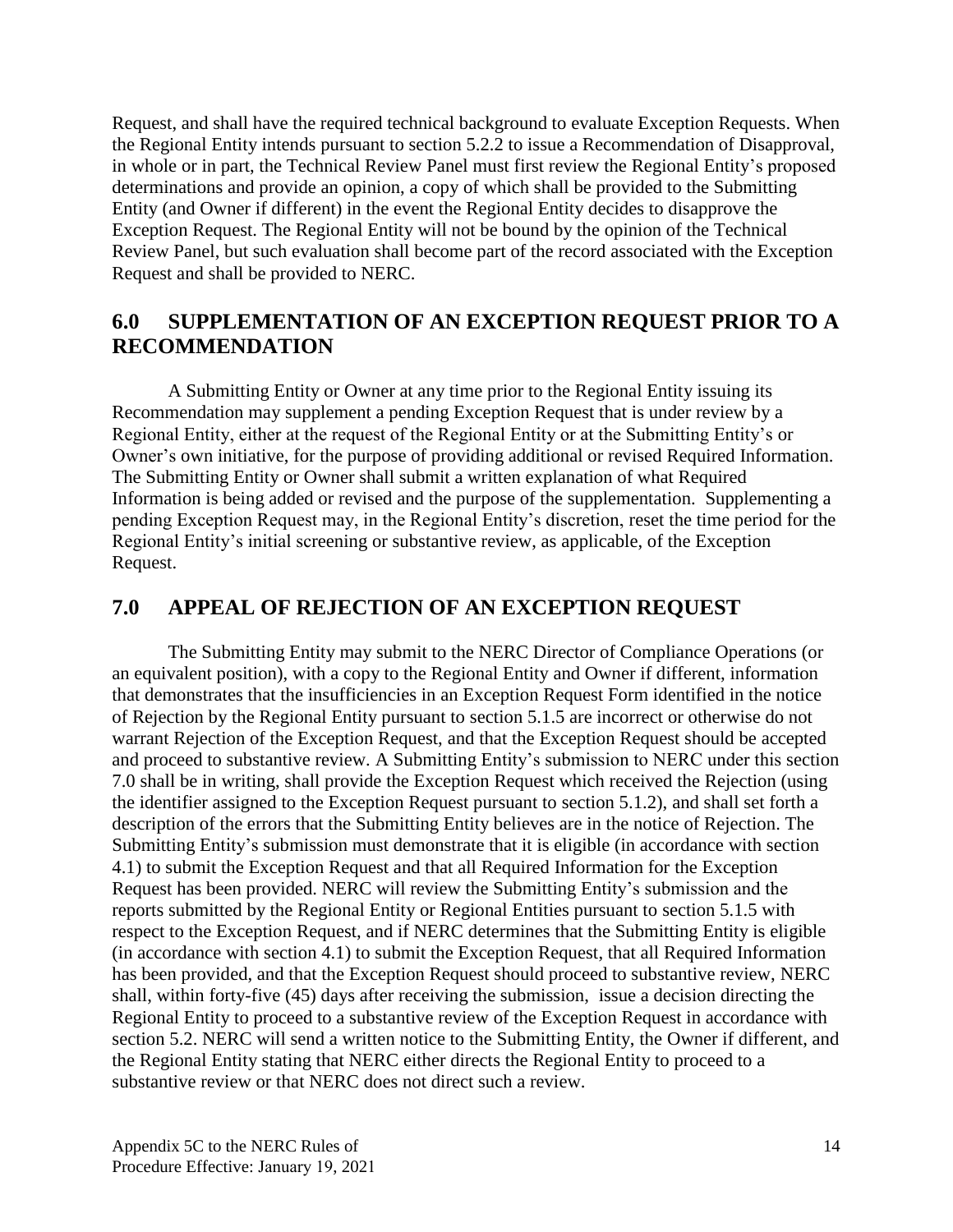### <span id="page-16-0"></span>**8.0 APPROVAL OR DISAPPROVAL OF AN EXCEPTION REQUEST**

Following the date of the Regional Entity's Recommendation to NERC, a Submitting Entity or Owner, will have thirty (30) days to submit a comment in support of or opposition to the Recommendation. The NERC President or his/her delegate shall appoint a team of no less than (3) three persons with the required technical background to evaluate Exception Requests to review the Recommendation and accompanying materials provided by the Regional Entity pursuant to section 5.2.3, the Technical Review Panel opinion (if any), and any comment submitted by the Submitting Entity or Owner. The members of the review team shall have no financial, contractual, employment or other interest in the Submitting Entity or Owner that would present a conflict of interest and shall be free of any conflicts of interest in accordance with NERC policies. This review shall be completed within ninety (90) days after NERC receives the Recommendation. Supplementing a pending Exception Request may, in NERC's discretion, reset the time period for the NERC Review Panel's review of the Exception Request. NERC may choose to ask the Regional Entity, Submitting Entity and Owner, if different than the Submitting Entity, to appear at a NERC office for interviews or discussion regarding any questions. In lieu of appearing in person at a NERC office, appearances may be, upon the mutual agreement of NERC, the Regional Entity, the Submitting Entity and/or Owner, conducted by a conference call, teleconferencing, or webinar. By the end of the ninety-day review period, the team shall issue a proposed decision either to approve or to disapprove the Exception Request. If the Exception Request concerns more than one Element, the review team's proposed decision may approve the Exception Request in its entirety, disapprove the Exception Request in its entirety, or approve some portion of the Exception Request and disapprove the remaining portion. The proposed decision shall be in writing, shall be based on the team's independent consideration of the full record, and state the basis for the decision. If the proposed decision of the team was not unanimous, the dissenting team member may, if he or she wishes to do so, issue a minority report stating the dissenting member's reasons for disagreement with the proposed decision. Within thirty (30) days after the date of the review team's proposed decision, the NERC President or his/her delegate shall issue a final written decision on the Exception Request on behalf of NERC. The final decision may adopt the proposed decision or modify the proposed decision, and may reach a different conclusion than the proposed decision as to whether the Exception Request is approved or disapproved. The final decision issued by the NERC President or his/her delegate shall be the decision of NERC with respect to Approval or Disapproval of the Exception Request.

NERC shall provide to the Submitting Entity and to the Owner, if different, copies of any documents considered by the NERC review team in reaching its proposed decision, and any additional documents considered by the NERC President or his/her delegate in reaching the final decision, that were not originally provided by, or have not previously been provided to, the Submitting Entity or Owner.

Documentation used to substantiate the decision related to an Exception Request shall be retained by NERC for a minimum of seven (7) years or as long as the Exception is in effect, whichever is longer, unless a different retention period is otherwise identified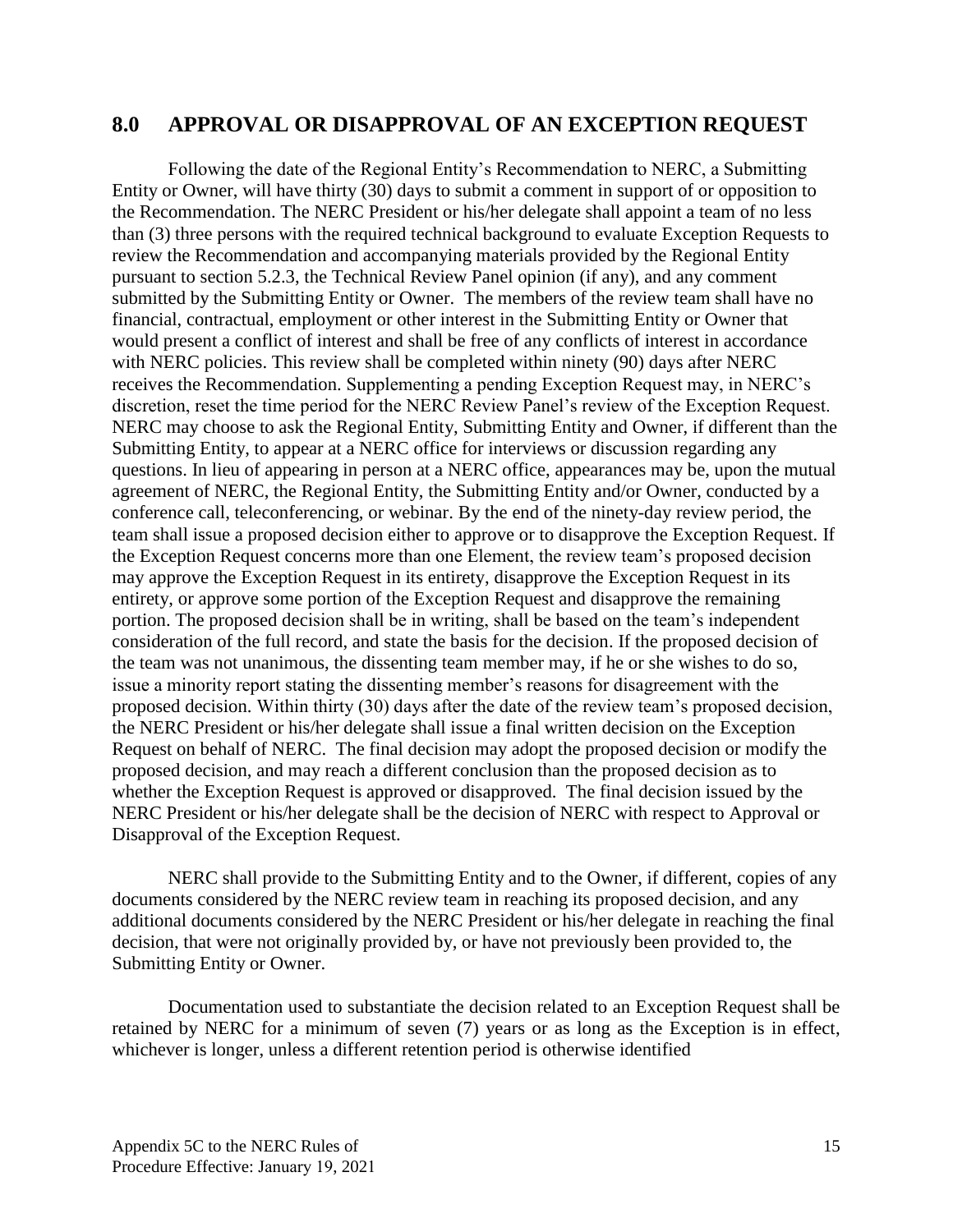# <span id="page-17-0"></span>**9.0 CHALLENGES TO APPROVAL OR DISAPPROVAL OF EXCEPTION REQUESTS**

A Submitting Entity or Owner aggrieved by NERC's Approval or Disapproval of an Exception Request or termination of an Exception may, within thirty (30) days following the date of NERC's decision, challenge such determination pursuant to Section 1703 of the NERC Rules of Procedure. If neither a Submitting Entity nor Owner challenges, within such period, NERC's determination with respect to any Element to which the Exception Request or the Exception applies, such determination shall become effective with respect to such Element on the thirty-first day following the date of the NERC decision.

## <span id="page-17-1"></span>**10.0 IMPLEMENTATION PERIOD FOR EXCEPTIONS**

## **10.1 Inclusion Exceptions**

<span id="page-17-2"></span>In the case of an Element not included in the BES by application of the BES Definition but for which an Inclusion Exception is approved, the Owner shall submit a proposed implementation plan to the Regional Entity detailing the schedule for complying with any Reliability Standards applicable to the newly included Element. The Regional Entity and Owner shall confer to agree upon such schedule. If the Regional Entity and Owner are unable to agree on the implementation plan, the Regional Entity shall notify the NERC Director of Compliance Operations (or an equivalent position) of the disagreement, and shall provide statements of the Regional Entity's and the Owner's positions, and NERC shall specify a reasonable implementation schedule.

### <span id="page-17-3"></span>**10.2 Denials of Exception Requests for Exclusion**

(a) In the case of a newly-constructed or installed Element which is included in the BES by application of the BES Definition but for which an Exception Request for an Exclusion Exception was submitted at least twelve (12) months before commercial operation of the Element, but which Exception Request either is still pending or has been rejected or disapproved at the time of commercial operation, the Owner shall submit a proposed implementation plan to the Regional Entity detailing the schedule for complying with any Reliability Standards applicable to the newly constructed or installed Element. The Regional Entity and Owner shall confer to agree upon such schedule. If the Regional Entity and Owner are unable to agree on the implementation plan, the Regional Entity shall notify the NERC Director of Compliance Operations of the disagreement, and shall provide statements of the Regional Entity's and the Owner's positions, and NERC shall specify a reasonable implementation schedule.

(b) In the case of an Element which is included in the BES based on application of the current BES Definition but was not included in the BES under the BES Definition in effect immediately prior to the current BES Definition, and for which an Exception Request for an Exclusion Exception was submitted no more than twelve (12) months after the current BES Definition became effective, but which Exception Request either is still pending or has been rejected or disapproved at the end of any applicable BES Definition implementation plan time period, the Owner shall submit a proposed implementation plan to the Regional Entity detailing the schedule for complying with any Reliability Standards applicable to the newly included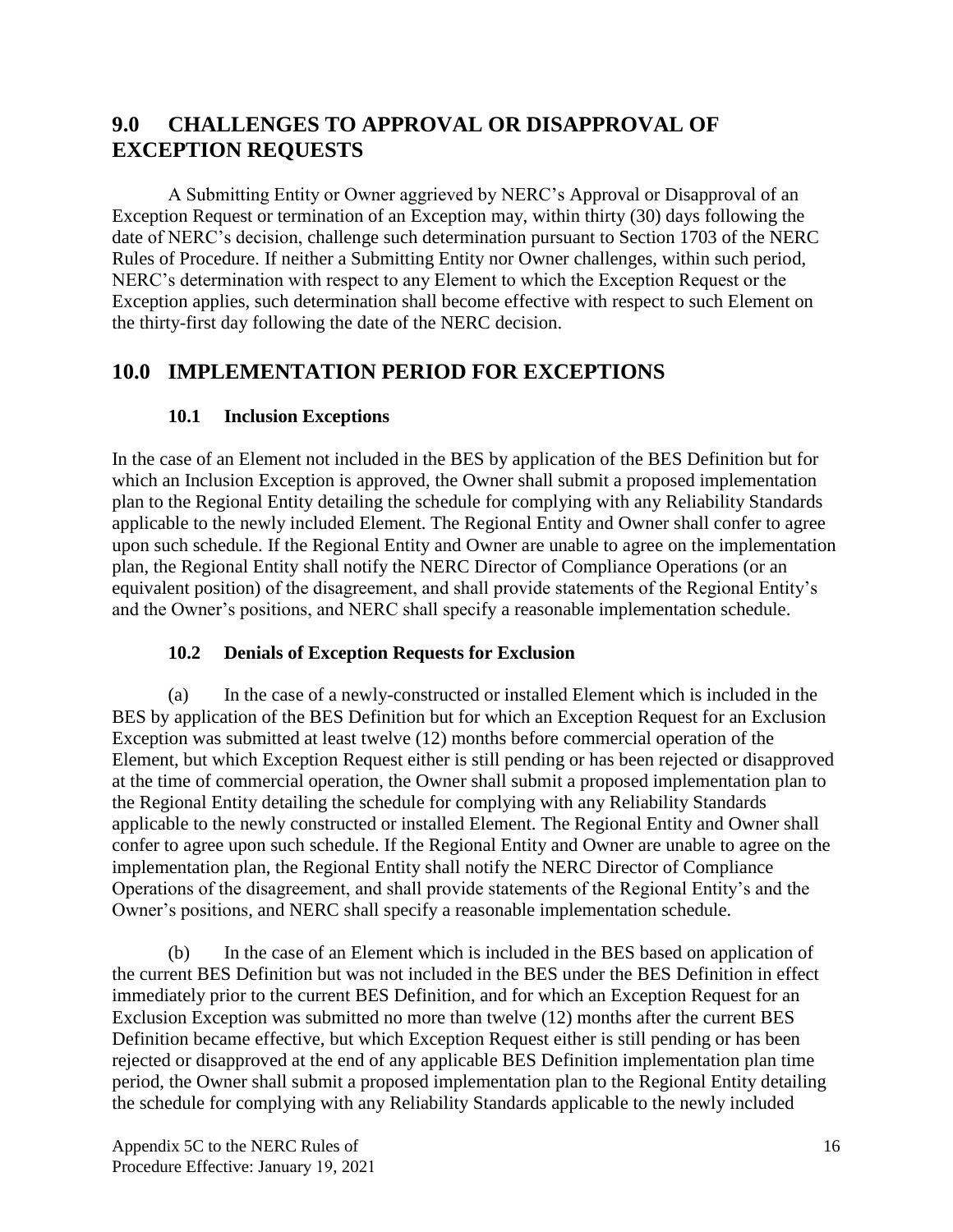Element. The Regional Entity and Owner shall confer to agree upon such schedule. If the Regional Entity and Owner are unable to agree on the implementation plan, the Regional Entity shall notify the NERC Director of Compliance Operations (or an equivalent position) of the disagreement, and shall provide statements of the Regional Entity's and the Owner's positions, and NERC shall specify a reasonable implementation schedule.

## <span id="page-18-0"></span>**11.0 CERTIFICATION, NOTICE OF CHANGE IN CONDITION, AND TERMINATION OF AN EXCEPTION REQUEST**

**11.1** An Exception Request typically will be approved without a specified date of termination but will be subject to review to verify continuing justification for the Exception.

**11.2** Submitting Entity(ies) shall notify the appropriate Regional Entity, with a copy to NERC, within ninety (90) days after learning of any change of condition which would affect the basis stated by NERC in its decision pursuant to section 8.0 approving the Exception Request. NERC shall review such notification and determine whether to direct the Regional Entity to perform a substantive review (pursuant to section 5.2) to verify continuing justification for the Exception and to issue a Recommendation to NERC.

**11.3** Submitting Entity(ies) shall certify<sup>3</sup> periodically to the appropriate Regional Entity that the basis for an Element being included or excluded in the BES through the Exception remains valid and in connection with each certification, shall provide the Regional Entity with any changes to Section I Required Information or Section II Required Information. The certification shall be due on the first day of the first quarter thirty-six (36) months after the date on which the Exception Request was approved and every thirty-six (36) months thereafter, as long as the Exception remains in effect. If such certification is not provided, the Exception is subject to termination ninety (90) days after the date the certification was due, and the Regional Entity shall send the Submitting Entity and NERC written notice of such termination.

**11.4** If the Regional Entity obtains information through means other than those described in sections 11.2 and 11.3 that indicates an Exception may no longer be warranted, the Regional Entity shall provide such information to NERC. NERC shall review the information and determine whether to direct the Regional Entity to perform a substantive review (pursuant to section 5.2) to verify continuing justification for the Exception and to issue a Recommendation to NERC.

<sup>&</sup>lt;sup>3</sup> The certification shall consider the effect on the basis for the Exception of changes such as Load growth and topological changes, as well as the effect on system limits and impacts as a result of the contingencies listed in Table 1 of each applicable NERC TPL Reliability Standard.